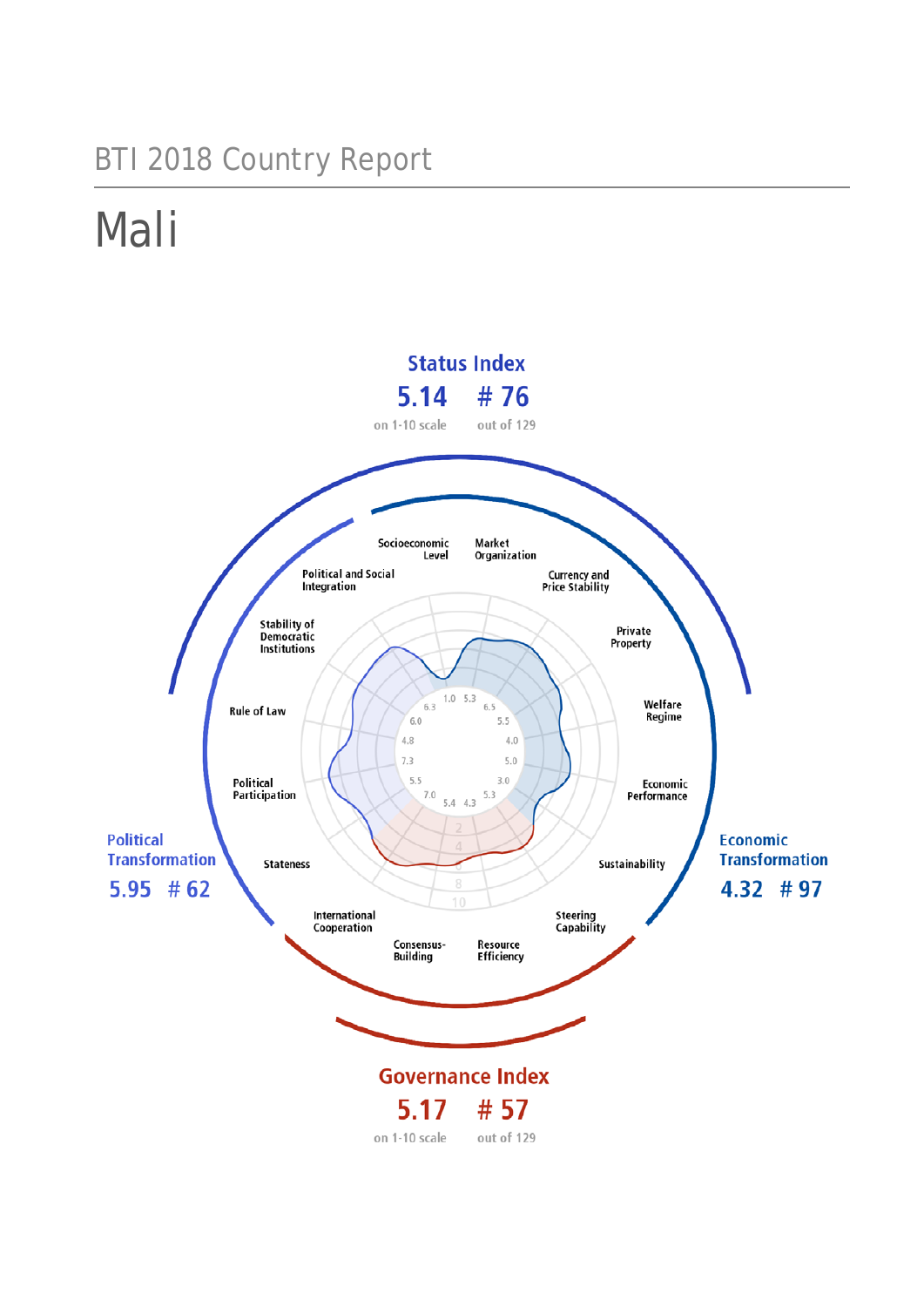This report is part of the **Bertelsmann Stiftung's Transformation Index (BTI) 2018**. It covers the period from February 1, 2015 to January 31, 2017. The BTI assesses the transformation toward democracy and a market economy as well as the quality of political management in 129 countries. More on the BTI at [http://www.bti-project.org.](http://www.bti-project.org/)

Please cite as follows: Bertelsmann Stiftung, BTI 2018 Country Report — Mali. Gütersloh: Bertelsmann Stiftung, 2018.

This work is licensed under a [Creative Commons Attribution 4.0 International License.](http://creativecommons.org/licenses/by/4.0/)

#### **Contact**

Bertelsmann Stiftung Carl-Bertelsmann-Strasse 256 33111 Gütersloh **Germany** 

**Sabine Donner** Phone +49 5241 81 81501 sabine.donner@bertelsmann-stiftung.de

**Hauke Hartmann** Phone +49 5241 81 81389 hauke.hartmann@bertelsmann-stiftung.de

**Robert Schwarz** Phone +49 5241 81 81402 robert.schwarz@bertelsmann-stiftung.de

**Sabine Steinkamp** Phone +49 5241 81 81507 sabine.steinkamp@bertelsmann-stiftung.de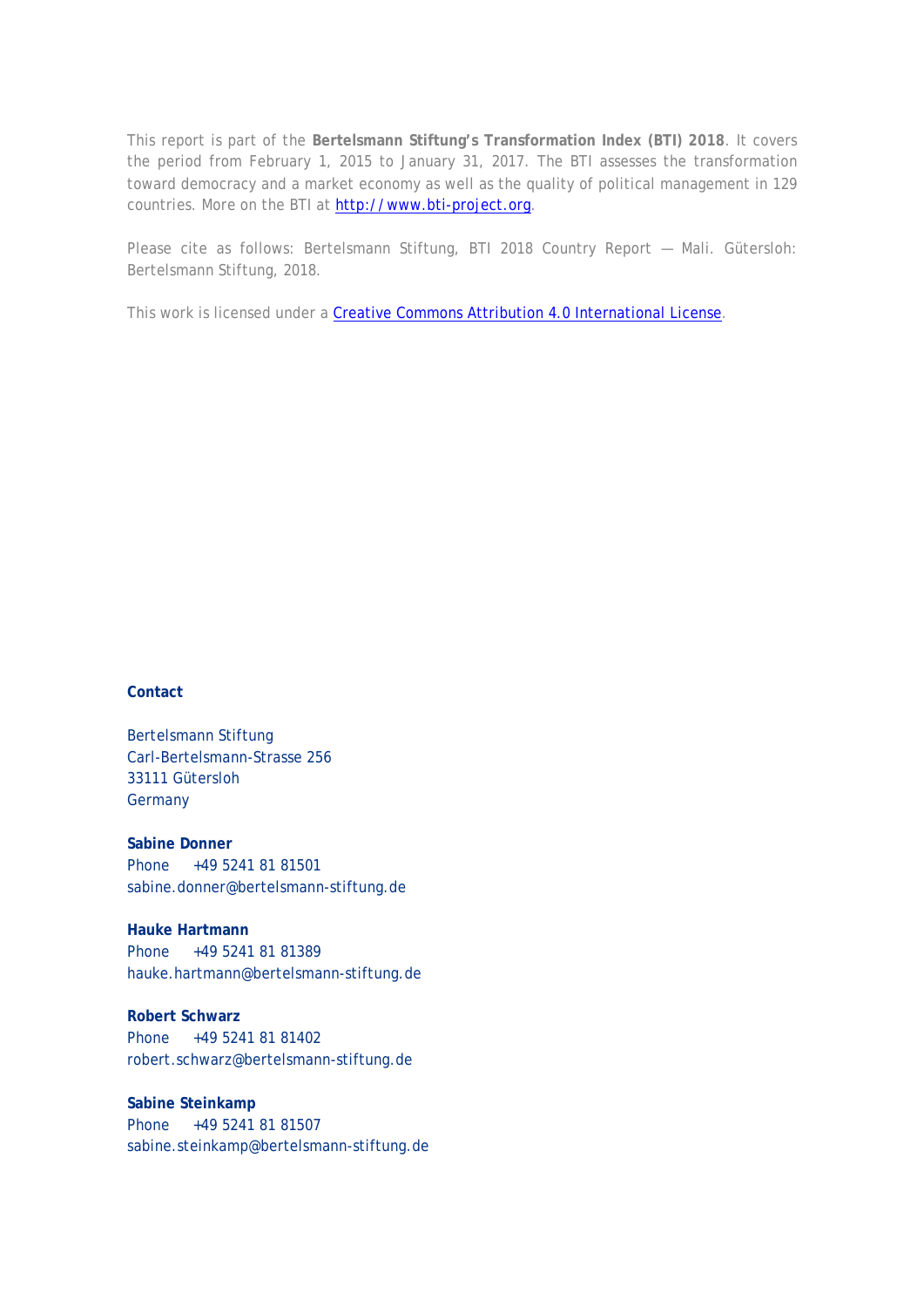#### **Key Indicators**

| Population<br>M          |        | 18.0 | HDI.                           | 0.442 | GDP p.c., PPP $$$            | 2117 |
|--------------------------|--------|------|--------------------------------|-------|------------------------------|------|
| Pop. growth <sup>1</sup> | % p.a. | 3.0  | HDI rank of 188                | 175   | Gini Index                   | 33.0 |
| Life expectancy          | years  | 57.5 | UN Education Index             | 0.346 | Poverty <sup>3</sup><br>$\%$ | 79.0 |
| Urban population %       |        | 40.7 | Gender inequality <sup>2</sup> | 0.689 | Aid per capita $$$           | 68.7 |
|                          |        |      |                                |       |                              |      |

Sources (as of October 2017): The World Bank, World Development Indicators 2017 | UNDP, Human Development Report 2016. Footnotes: (1) Average annual growth rate. (2) Gender Inequality Index (GII). (3) Percentage of population living on less than \$3.20 a day at 2011 international prices.

## Executive Summary

During the period under review, Mali underwent little progress with regards to political, security and socioeconomic advances. Difficult peace negotiations resulted in the signing of an agreement of peace and reconciliation in mid-2015. Implementation of the agreement remains extremely difficult and a deteriorating security situation has undermined the ongoing peace process throughout the country. In particular increasing insecurity, violent attacks by terrorist and other armed groups, as well as the emergence of new terrorist and self-defense groups in Mali's central region of Mopti have clearly demonstrated President Ibrahim Boubacar Keita (IBK)'s dependence on foreign military aid to tackle the various threats inside Mali's territory against state, regional and local authorities. Efforts on the part of Mali and its partners in the fight against terrorism and insecurity could not prevent domestic terrorist threats from spilling over the country's borders, as clearly shown by the attacks in 2016 in neighboring Burkina Faso and Côte d'Ivoire. Bloody clashes have occurred in Mopti between herders and farmers, especially Fulani herders, who are also now linked with militia and terrorist groups, such as MUJAO and the Macina Liberation Front. The state, plagued by corruption and discredited by acts of brutality the security forces have committed, is struggling to retain its ability to mediate among all sides.

In 2015 to 2017, the Malian president has shown weaknesses in governance. Governance is still characterized by "consensus" politics, despite the fact that Mali has a real opposition in the parliament. Mali's political party and civil society systems are weak. Although vibrant and diverse, civil society maintains strong links to political parties. Reformist Islamic currents try to influence politics countering no obvious resistance.

One of the poorest countries in the world according to World Bank indicators, Mali faces grave socioeconomic difficulties. With a high demographic growth of 3% per year, Mali struggles with a high unemployment rate, especially among the young population, and has not yet been able to increase secondary and tertiary education opportunities for all in order to further equality. Work in the informal sector, as well as a high rate of remittances from migrants are among the backbones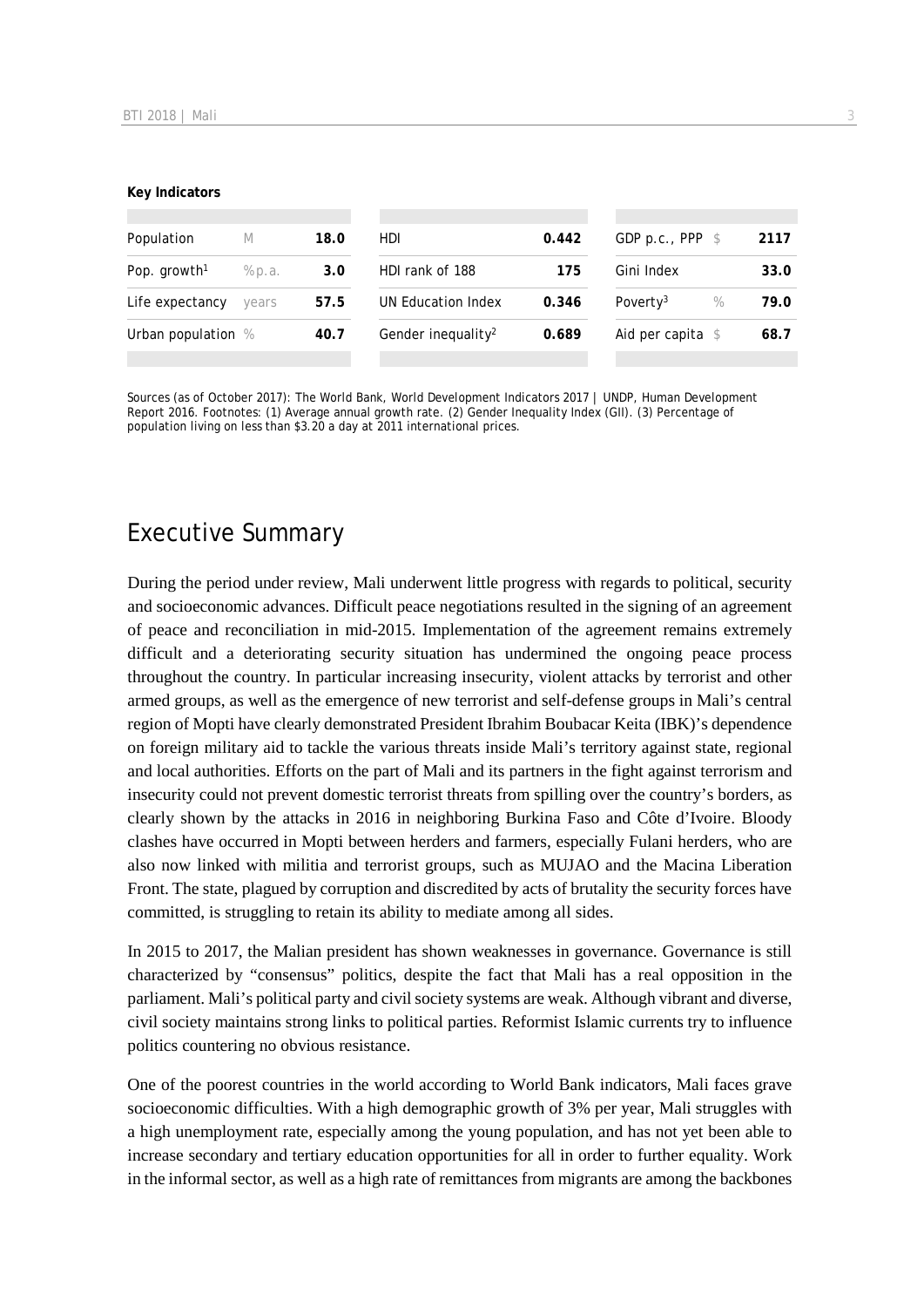of Mali's economy. The country's economic outlook is favorable with overall growth forecast at 5.2% in 2016 and 5% in 2017, driven partly by more public investments and foreign aid, and by the agricultural and service sectors. The humanitarian situation remains a concern in the north, especially for the 2.5 million internally displaced people, refugees and other people depending on humanitarian aid.

However, Mali's favorable economic outlook is subject to substantial and persistent risks, among which the most critical are the potential collapse of the peace agreement and the resurgence of conflict throughout the country, a recurrence in lapses in governance, climate shocks and any further decline in world gold or cotton prices – Mali's two major exports.

## History and Characteristics of Transformation

Mali's transformation toward a market-based economy began in the 1980s under military dictator Moussa Traoré and the one-party regime Democratic Union of the Malian People (UDPM). Traoré cooperated with the IMF to liberalize the economy, secure foreign investment for industrialization and infrastructure development. However, as the balance of trade deteriorated, the UDPM bureaucracy remained insulated from the impoverishment suffered by most Malians, especially northern communities. In the early 1990s, declining living conditions fueled escalating protests against the military-political-economic elite. Popular resistance against austerity policies grew. Increasing internal rivalries among UDPM leaders weakened the regime. Traoré was overthrown by pro-democratic organizations, civil society, student unions, et cetera, collaborating with democratic military elements led by General Amadou Toumani Touré (ATT). ATT led the military interim government, and then stepped down to make way for free presidential elections. Mali's constitutional National Conference of 1992 entrenched a strongly participatory transition to multiparty democracy. During his two-term presidency (1992-2007), Alpha Oumar Konaré pursued economic and political reforms. He negotiated a strategic approach to end the second Tuareg rebellion (1992-1996). He initiated a nationwide decentralization process intended to grant northern regions some autonomy. Konaré also dismantled state-owned enterprises (e.g., in electricity, water, textiles and telecommunications), deregulating price-incentivized increased production, particularly in the agricultural sector. Development of Mali's extractive sector was fostered by opening the mining sector to foreign investment, establishing commercial courts and simplifying administrative procedures related to foreign investment.

In 2002, Konaré's successor ATT returned as the popular hero of the democratic transition, thus strengthening Mali's democratic procedures and enhanced its international reputation. ATT was re-elected in 2007 and continued to implement economic and political reforms. Under the IMF's Highly Indebted Poor Countries (HIPC) Initiative and Mali's 2002 Poverty Reduction Strategy Paper (PRSP), Mali received debt relief to invest primarily in education and health. Some initial positive results in education contrasted with its lack of improvement in health sector indicators. Thus, Mali's political success contrasted with a failure to introduce inclusive economic growth.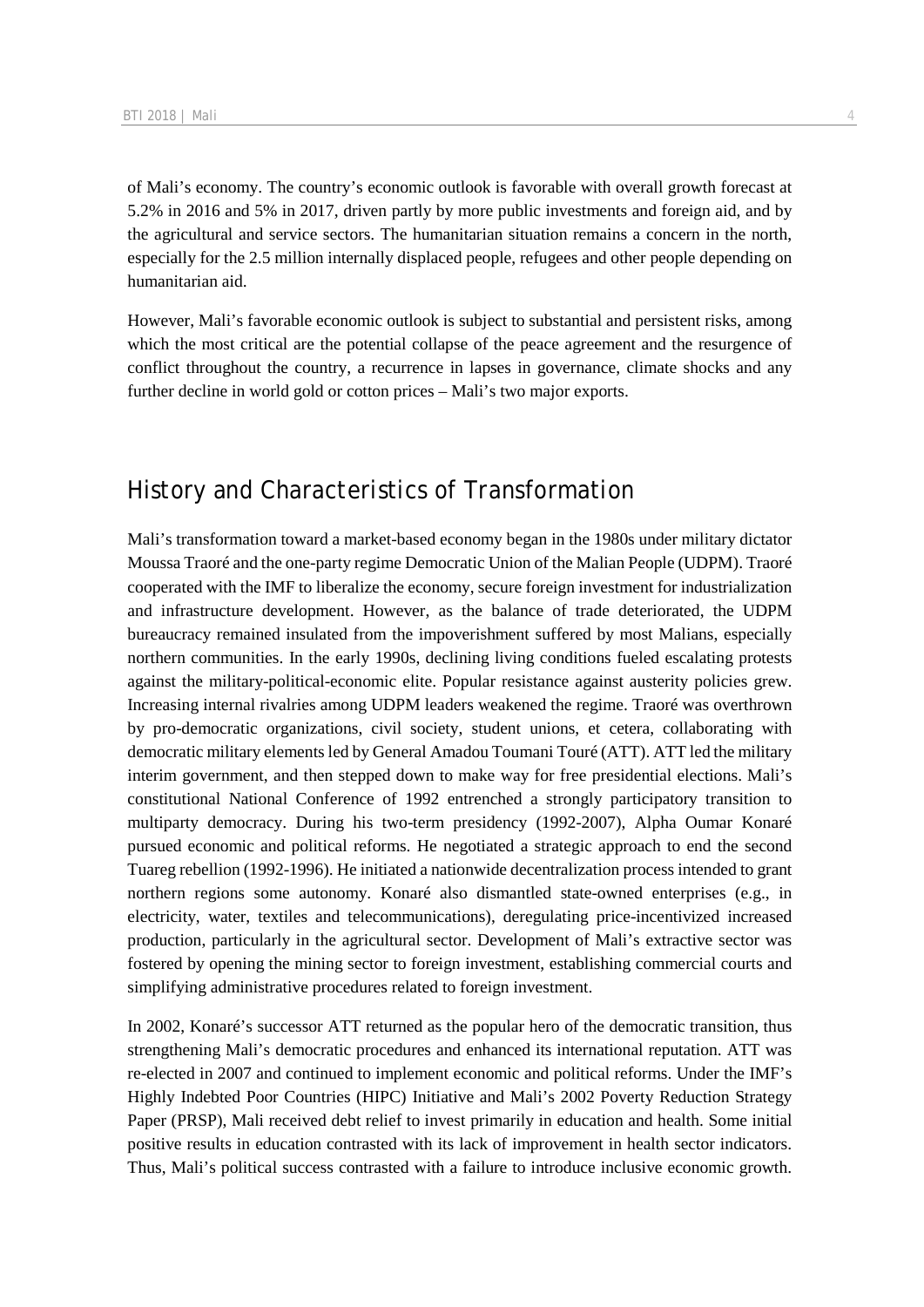With fundamental structural constraints hindering medium-term socioeconomic development, ATT's government's once high popularity continued to decline.

From 2003 on, al-Qaeda in the Islamic Maghreb (AQIM) operated on Malian territory and through the Sahel-Sahara zone, trafficking drugs, arms and people. In 2011, weapons and fighters from the former al-Qadhafi Libyan army entered Mali unhindered and supplied another Tuareg rebellion (January 2012). Soon after the Bamako coup d'état on March 22, 2012, that toppled ATT – itself a reaction to the rebellion – two-thirds of Mali's territory was occupied by the National Movement for the Liberation of Azawad (MNLA) and its Islamist allies (Ansar Dine, AQIM, Movement for Unity and Jihad in West Africa). These Islamist groups captured the rebellion and introduced some provisions of Shariah law in northern Mali. Interim President Dioncounda Traoré asked for a French military intervention, in conjunction with Chadian and other international forces, to support the Malian army against the insurgent groups. France and Chad's rapid deployment, followed by deployment of the African-led International Support Mission in Mali (AFISMA), recaptured key northern cities from Islamist fighters. A peace deal and elections in 2013 reinstalled a democratically elected government. French and other international troops then ceded operations to the U.N. Multidimensional Integrated Stabilization Mission in Mali (MINUSMA), to support the Malian army. Donors and partners renewed pledges to help retrain the Malian army and to rebuild Mali. In 2014 progress toward political normalcy and stability faced worsening government relations and occasional clashes with Tuareg separatists broke out again. Intensive mediation between the government and the Tuareg separatists and loyalist armed groups ended with signing a final peace agreement in May-June 2015. The deal, negotiated under the auspices of the United Nations and Algeria, called for the creation of regional elected bodies, but stopped short of establishing federalism in northern Mali, which was the main demand of the rebels. Although the agreement marked an important step, there was little progress on the disarmament of the various groups in the region, including multiple Islamist militant factions that were not involved in the peace process. Borders between the Malian army and loyalist or rebel fighters were not established until the beginning of 2016. The interim authorities anticipated at the regional and local levels have, so far, not been installed. The 2016 local elections were highly contested and violence made polling impossible in many municipalities in the north and the central regions (Kidal, Menaka, Taoudeni, Gao, Timbouctou and Mopti). Insecurity and limited access continued to hinder efforts to provide basic services and ensure respect for the rule of law in northern Mali. New forms of violence, and a new terrorist group, the Macina Liberation Front, affected Mali's Mopti Region, where state authority has partially vanished. The attacks in Bamako (at La Terrasse Restaurant in March 2015, Radisson Blu Hotel in November 2015, the headquarters of the EU Training Mission (EUTM) in March 2016) brought the terrorist threat to Mali's capital. A wider regionalization of terrorist acts from Mali's territory took place with the 2016 attacks in Burkina Faso and Côte d'Ivoire. The biggest terrorist attack so far in Gao (January 2017) on the newly created Coordinated Operation Mechanism, in which the Malian military and soldiers from the loyalist and the separatist Tuareg groups are to undertake mixed patrols in the northern region, once again slowed down the fragile peace process.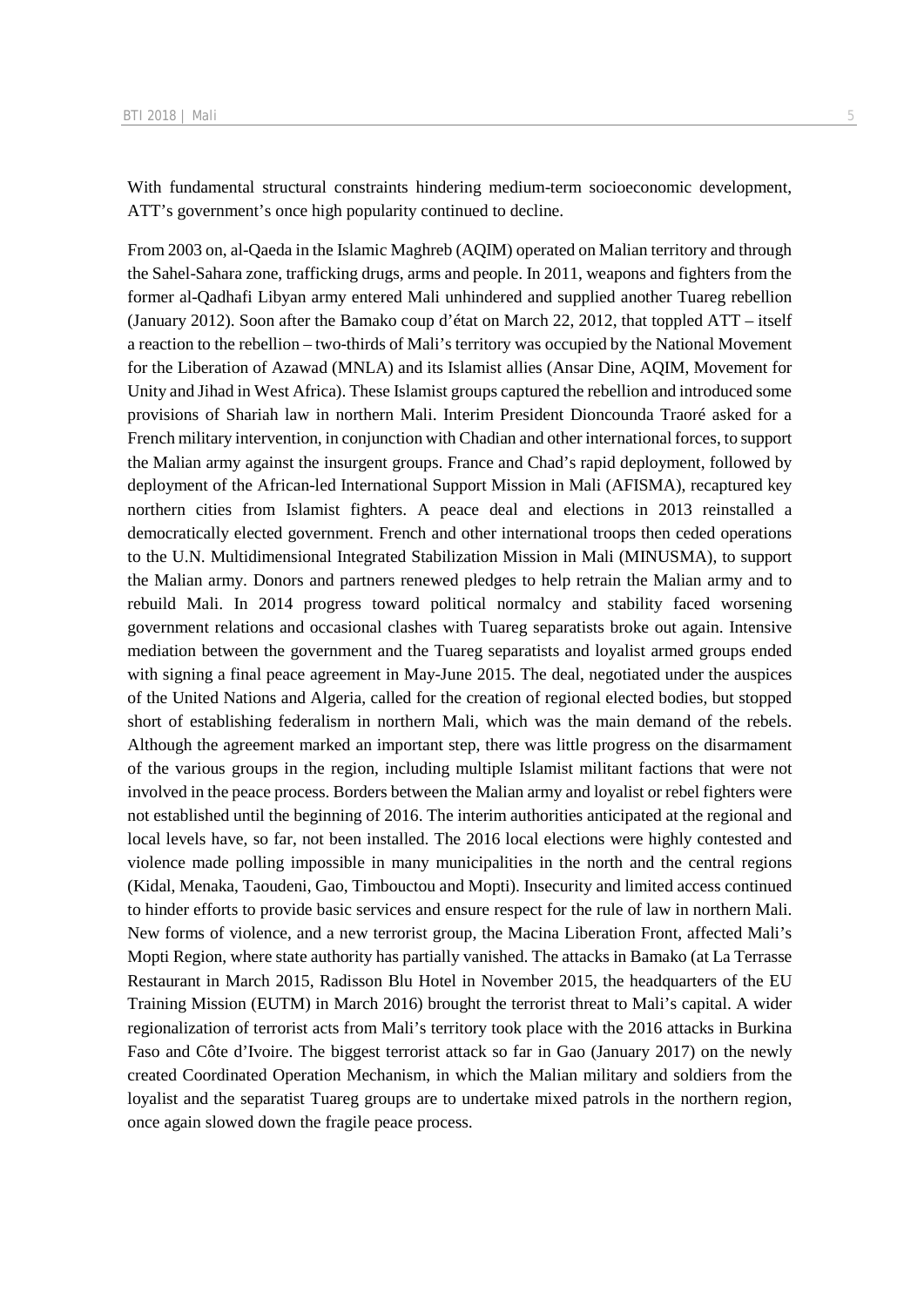The BTI combines text analysis and numerical assessments. The score for each question is provided below its respective title. The scale ranges from 1 (worst) to 10 (best).

## Transformation Status

## I. Political Transformation

#### **1 | Stateness**

During the review period, the French-led military intervention, together with its African partners, pushed back the rebel and Jihadist groups occupying Mali's north. However, ongoing tension in the Kidal region and in Mali's central regions of Mopti have prevented the Malian state from regaining its full monopoly on the use of force. The year 2016 was marked by an increase in threats: Kidal has become a no-man's land over which the conglomeration of separatist groups, the Coordination of Azawad Movements (CMA) still has control. In 2016, the pro-government militia group GATIA and the Tuareg rebels from the CMA started fighting for control over Kidal city. Reinforced Jihadist groups and bandits use violence to spread terror and fear in the North and the center of Mali. The Mopti region has, throughout 2016, become a "lost" region, which has affected the neighboring Segou region. In September 2016, jihadists occupied Boni county without resistance. The Malian forces are not able to defend their territory on their own. Foreign military forces from the Barkhane military operation and the U.N. Stabilization Mission MINUSMA have helped Malians push back the fighters. For now, the Malian state has not regained control over its "lost" territories. A mid-January kamikaze attack in Gao against the mixed patrols of the pro-government platform group and CMA rebel groups has again weakened joint efforts to gain control over the northern parts of Mali. The installation of the interim authorities, one of the 2015 Peace Agreement requirements, was not achieved until mid-December 2016. These authorities are tasked with ensuring the presence of a local administration in areas where no administration has been present.

Overall, the success of building a modern national identity among the people of the historical Mandé and Peulh Kingdoms and the Songhai Empire is evident for the majority of Malian citizens who acknowledge the nation-state. However, persistent failures to integrate some of the remote populations (e.g., Tuareg communities in the northeast) have continued to threaten nation-building since independence.

#### **Question** Score

Monopoly on the use of force 4  $\frac{18}{10}$  10  $06$ 

State identity

7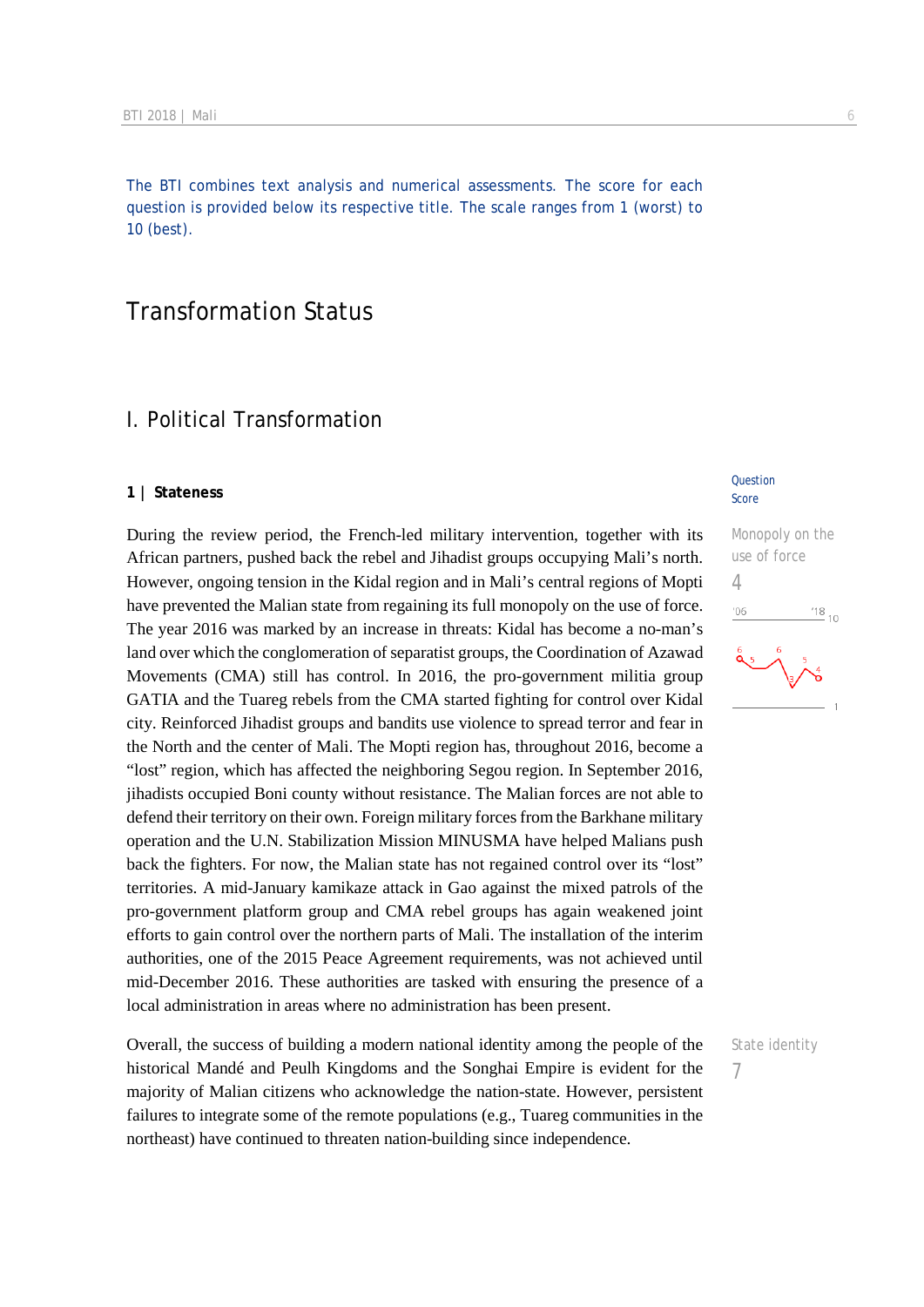The 2012 Tuareg uprising raised the question of the nation-state in a different way, given the fact that the Tuareg National Movement for the Liberation of Azawad (MNLA) had proclaimed the separation of the Azawad area from Malian territory. The peace agreement, signed in May to June 2015 by the Malian government, the loyalist fighters from the Platform alliance and the rebelling Coordination of Movements of Azawad (CMA), states clearly that Azawad only has a cultural dimension in Mali (i.e., not a political one). By signing the peace agreement, the Tuareg separatists accepted the concept of Azawad. Nevertheless, the peace agreement provides greater autonomy to the sparsely populated northern regions of Mali without them comprising a federal state. With regards to citizenship, in Mali all individuals and groups enjoy the right to acquire citizenship without discrimination. No groups, including northerners such as the Tuareg, are denied citizenship.

According to its constitution, Mali is a secular state. Political parties with a religious orientation or built on religious foundations are prohibited by law. Islam in Mali has historically been moderate and pluralistic and coexisted with other belief systems, such as animism (African Traditional Religion, ATR) and Christianity.

Nevertheless, in recent years, a gap between the majority moderate, tolerant and peaceful Islam and the more radical Islamist orientations and a significant growth in the number of religious and traditional leaders with associations to Malian politics can be observed. Islamic leaders openly asked their religious supporters to vote for Ibrahim Boubacar Keita, who won the 2013 presidential elections. Islam seems to gain increasing influence on politics and political behavior. Two religious leaders in particular have an enormous influence on Mali's population and politicians: the president of the High Islamic Council, the Wahhabi Mahmoud Dicko, and the copresident of this council and spiritual leader of the Ansardine Association, Sufi M. Cherif Ousmane Madani Haidara (not to be confused with the Ansar Dine Terrorist Group, led by Iyad Ag Ghali). Both are able to gather hundreds and thousands of people. Both express political opinions and do not hesitate to let political leaders know of their abilities to impact political issues. Debates on the role of Islam and religion in public life in Mali are ongoing. Religious leaders also participate in Mali's peace and reconciliation process. In summer 2016, they unsuccessfully mediated between the pro-government Groupe autodéfense touareg Imghad et alliés (GATIA) militia and the MNLA belonging to the rebel CMA in order to unblock the impasse in Kidal. The High Islamic Council president seems to be linked to terrorist groups in Mali, especially to Ag Ghali's Ansar Dine. At the end of October 2016, Dicko published a letter from Ag Ghali in which the latter stated he would negotiate with the Malian government to end violence.



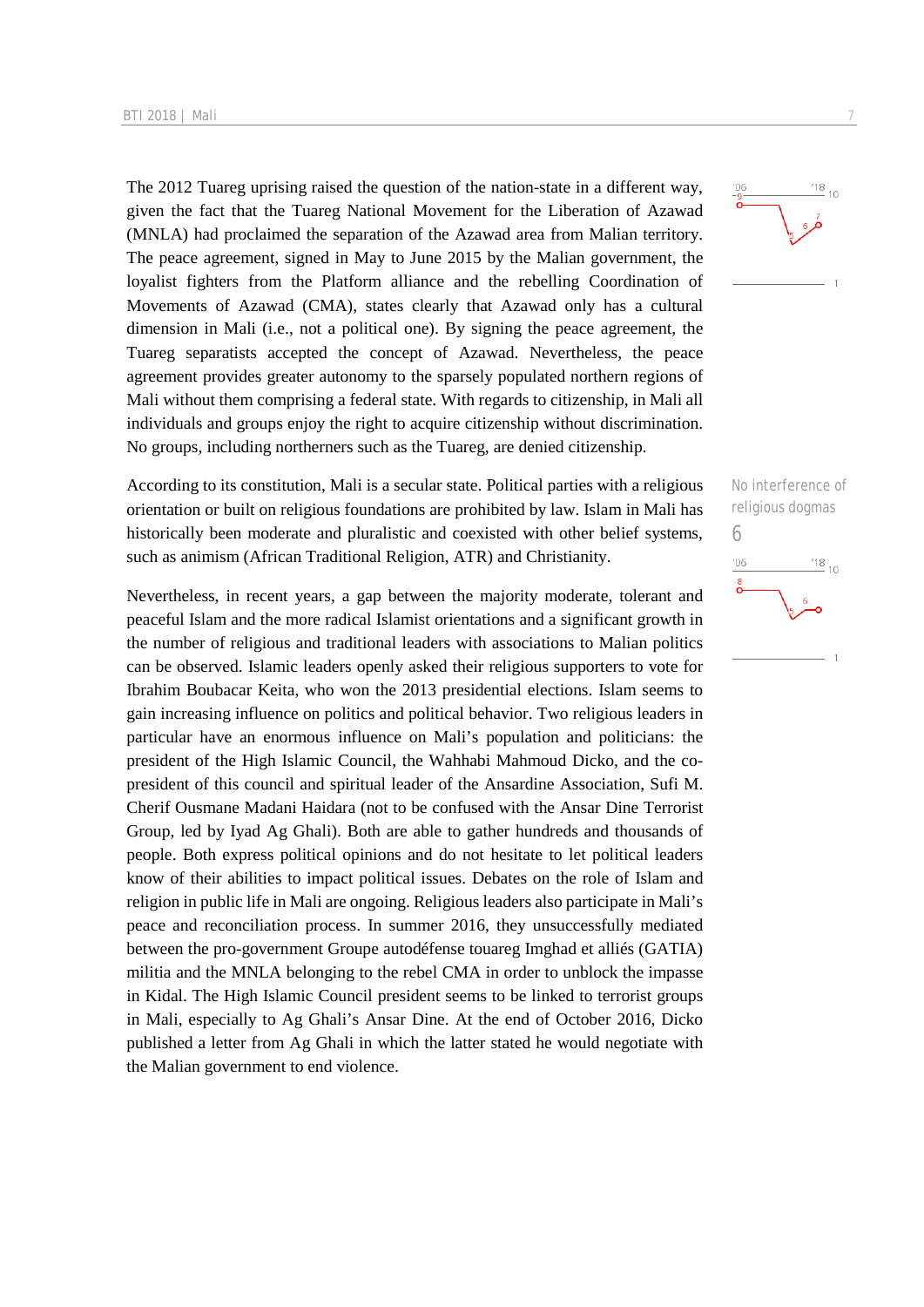It is clear that an established formal administrative structure is a lasting achievement of Mali's democratization and decentralization process. However, administrative performance is highly uneven across the country. Whereas the central administration is relatively powerful, local administrations remain weak due to the lack of insufficient implementation of devolution plans, including human and financial resources and capacities, to regional and municipal administrations. During the 2012 crisis government employees fled the regions affected by the crisis. Basic services fell into the hands of village leaders (particularly in northern Mali). The nationwide impact of the hold on foreign aid and curtailment of government services were clearly felt in these communities. Throughout the review period, the presence of state administration remains limited. Thus, access to drinking water and basic social and health services remain limited as well. Although the peace agreement mentions the quick employment of interim authorities in communities at the local level in order to ensure temporarily basic social services, deployment took more than a year. Following marred local elections in November 2016 and because of the CMA's boycott of the peace process, interim authorities were not installed until January 2017. The interim authorities will assume the local executive until a democratically elected local government can take over office. The newly created regions of Taoudeni and Menaka in the north are not yet functional. Although governors were appointed by the Malian government beginning in 2016, division into local collectivities has not yet been performed. As a result, apart from Menaka City, neither region participated in the 2016 local elections.

#### **2 | Political Participation**

According to the 1992 constitution, the president is elected by popular vote and can serve up to two five-year terms. The president appoints the prime minister. Members of the 171-seat unicameral National Assembly serve five-year terms.

The last general elections were held in 2013, shortly after an international coalition pushed back the Islamist and other rebels from the northern part of the country they had previously occupied.

In 2013, Ibrahim Boubacar Keita (IBK) won the presidential election. Legislative elections in 2013 were also won by a pro-IBK coalition. Independent domestic and international observation missions characterized them as free and fair.

In November 2016, long-overdue local elections took place. The elections were deemed free and fair. However, they suffered from some shortcomings. Although there was a quite level playing field (also in terms of media access), problems with voters' registrations and the delivery of voting cards led to a degree of confusion. In some northern parts of the country, the activity of Islamist rebels hindered the electoral process.



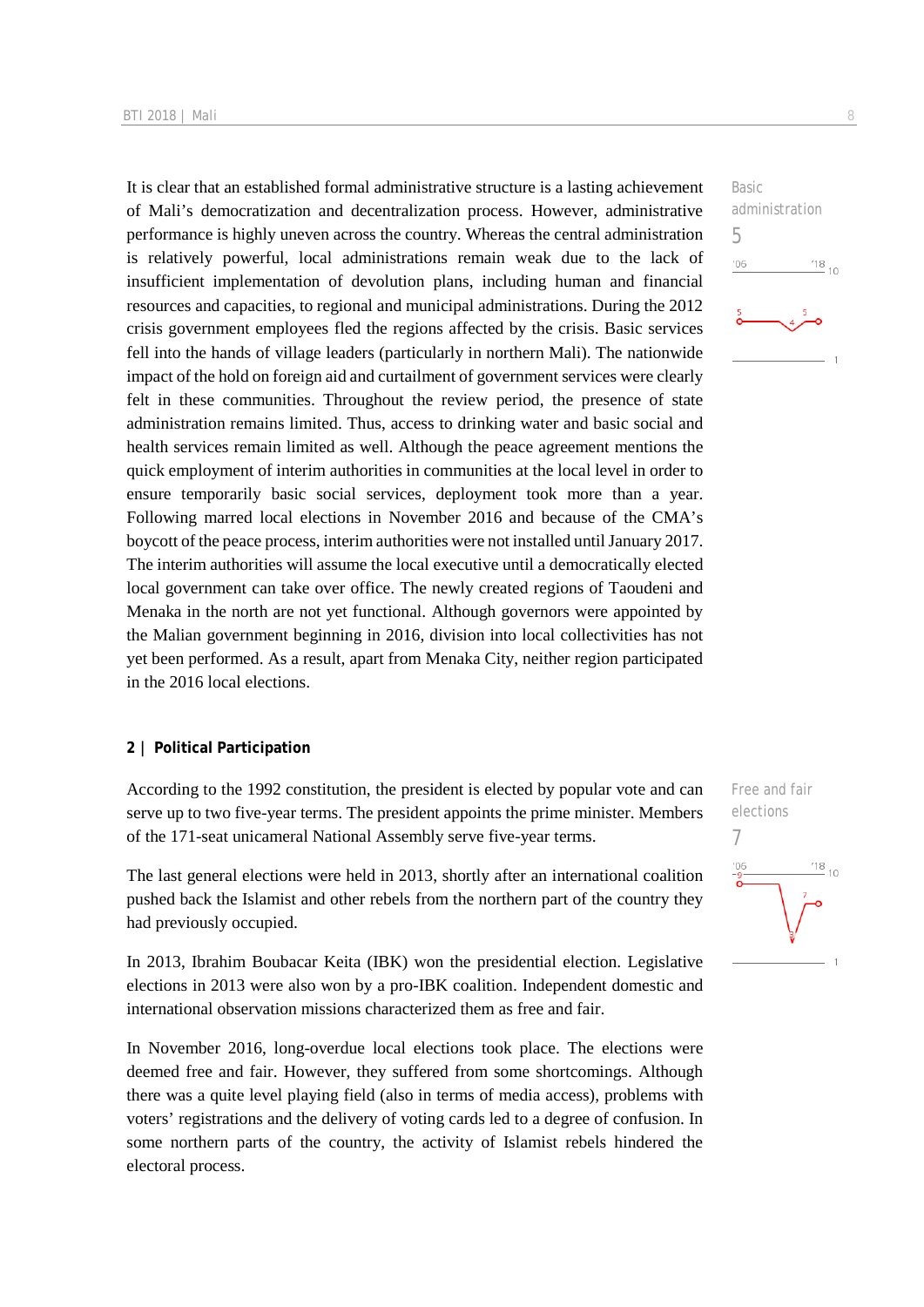The elections were highly contested by the opposition and a peace agreement signatory, the armed-rebel coordination group CMA, due to the security situation. The CMA boycotted the elections because the central government had not installed the interim authorities, which was a precondition for holding elections outlined in the 2015 peace agreement. Only 688 out of 703 municipalities participated in the local elections. In 15 municipalities in the northern regions (Kidal, Gao and Menaka) no list of candidates was submitted. Insecurity prevented elections from being held securely in Douentza and several other municipalities (Kidal, Gao, Timbouctou and Mopti). Electoral material was burned. In Segou Region one candidate was abducted. Jihadist and other armed groups hindered electoral campaigns by threatening candidates and burning posters. In addition, military personnel were killed while transporting polling boxes on election day.

Since the 2013 elections, political representatives have had considerable power to govern. The influence of the military on Malian politics that occurred in the period that followed the 2012 coup d'état has stopped due to presidential and parliamentary elections. Nonetheless, the influence of Islamic actors on politics and legislation remains. For example, the High Islamic Council contributed to blocking the enacting of the family code. Two extremely influential imams, Mahmoud Dicko and Cherif Haidara, supported IBK during the 2013 presidential election. The High Islamic Council president, a Wahhabi, also declared that Islamic religion and politics cannot be separated. Nonetheless, the question of secularism in Mali is often raised. As for external actors, their influence can sometimes have an impact on the power to govern. In 2014, the World Bank pushed Mali's government to fire the ministers of defense, finance and investment, who were all involved in a corruption scandal.

Mali's constitution guarantees the rights of association and assembly, which are detailed in the 2005 Law on the Creation and Management of Associations.

In general, there are no constraints regarding the delivery of permits for authorization to assemble. Associations in Mali are, generally, free to manage their activities and express their opinions. However, the 2012 crisis led to some restrictions, especially in northern Mali. In the north, authorities seem not to restrict demonstrations anymore.

Many non-governmental organizations operate in Mali without state interference. However, observers have noted the prominent role of large, established NGOs with ties to the political elite. These can overshadow smaller and more innovative groups, particularly in the competition for funding. An ongoing lack of security in some parts of the country also limit NGO activities.

In the northern region of Gao, the state authorities at times have limited the right to assembly. On several occasions Gao inhabitants organized demonstrations after they were denied authorization to demonstrate. Protests followed at which several people were injured or killed. Since then, Gao authorities no longer object to demonstrations.



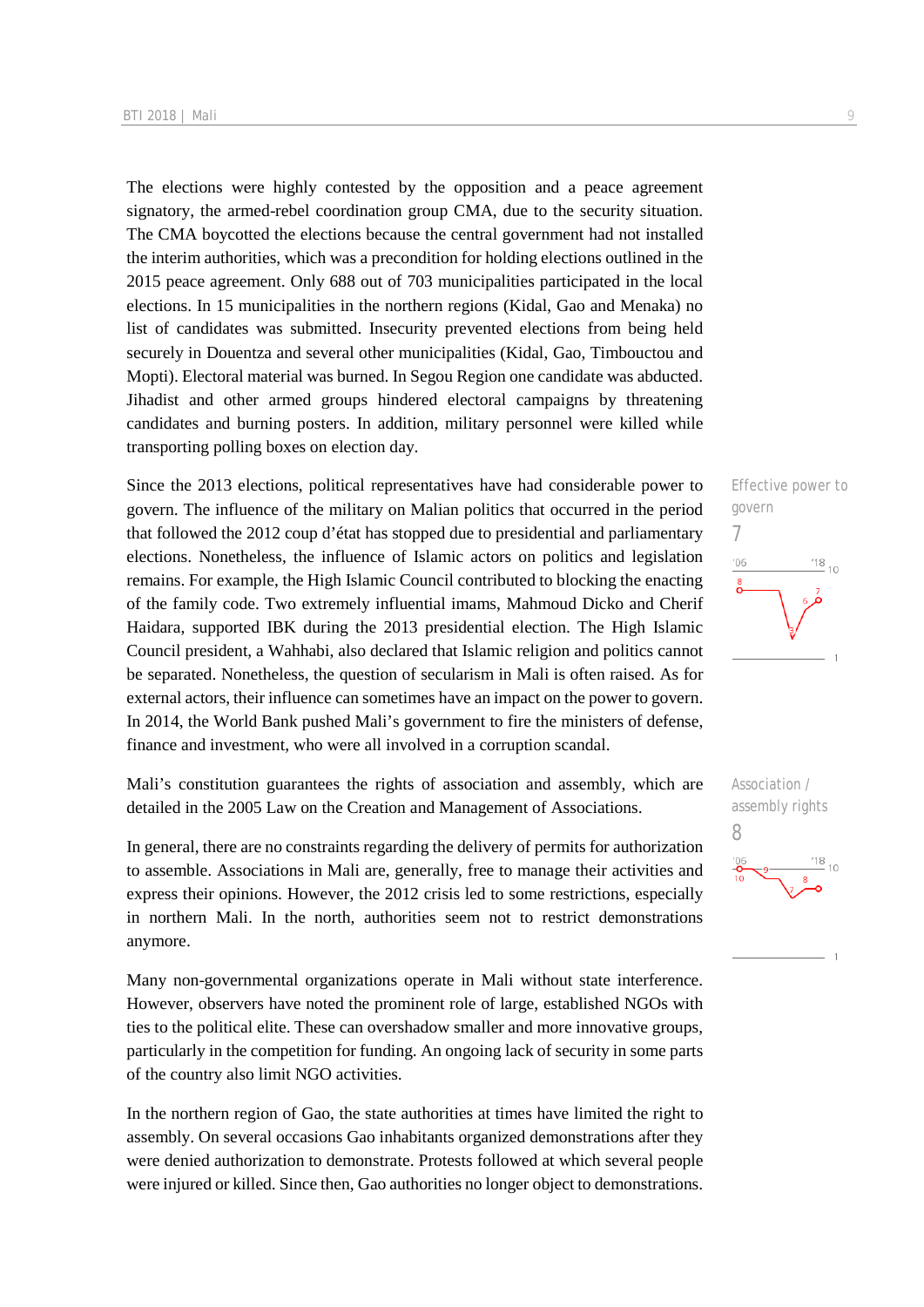The constitution provides for freedom of speech and the press, but, according to international observers such as the U.S. Department of State, the government has occasionally restricted those rights.

Mali's media landscape has developed over the past 20 years. In the 1990s, the expression of political opinion, although through the media, was promoted by the state. Today, Mali can count around 200 political parties, 400 free radio stations, 120 newspapers and several thousand associations. News websites are popular with the educated elite. However, Internet access remains limited.

Mali's media was considered among the freest media in Africa before the 2012 crisis. Whereas the southern part of Mali has a considerably open media environment, the northern part of the country still experiences some restrictions. In connection with the crisis in the north, a number of illegal detainments and torture by the military and Islamist militants were reported. Although overall conditions for the media have improved since then, reporting on the situation in the north remains dangerous. In August 2015, an Islamist militant group threatened foreign journalists working in the region. In the south, the media is relatively free and open, with sporadic reports of censorship. In March 2015, a print journal was prevented from printing two critical articles about a minister and the president's son, a deputy in the National Assembly. Self-censorship is a reality. In 2015, a journalist was prevented by media colleagues from publishing documented information about a case of people in the government over-invoicing a purchase. In today's media landscape, despite the variety and openness overall, there is almost no investigative journalism.

#### **3 | Rule of Law**

The separation of powers is enshrined in Mali's constitution. The National Assembly checks on governmental activities and deliberates on draft laws, but only to a certain extent. For instance, Malian deputies who belong to the presidential majority tend not to question the decisions made by the government and they approve draft laws without assessing their long-term impacts. In September 2016, a new electoral code was adopted, but the initial attempt to implement it caused major legal problems for state authorities. Conflicts of interest and cases of nepotism exist in the legislature and the executive. President IBK's son is the head of the National Assembly Security and Defense Commission, and his son's father-in-law is the president of the National Assembly. There is also a high degree of "complicity" between the political parties that constitute the presidential majority and the government, due to the fact that several party leaders were appointed as ministers in the government (which is not allowed in presidential systems like that in the US). Moreover, President Keita has built a large coalition of deputies in the National Assembly. This coalition is the socalled presidential majority. It mirrors former President ATT's consensus politics, which consisted of appointing opposition leaders as ministers and top-ranking officials in the government.



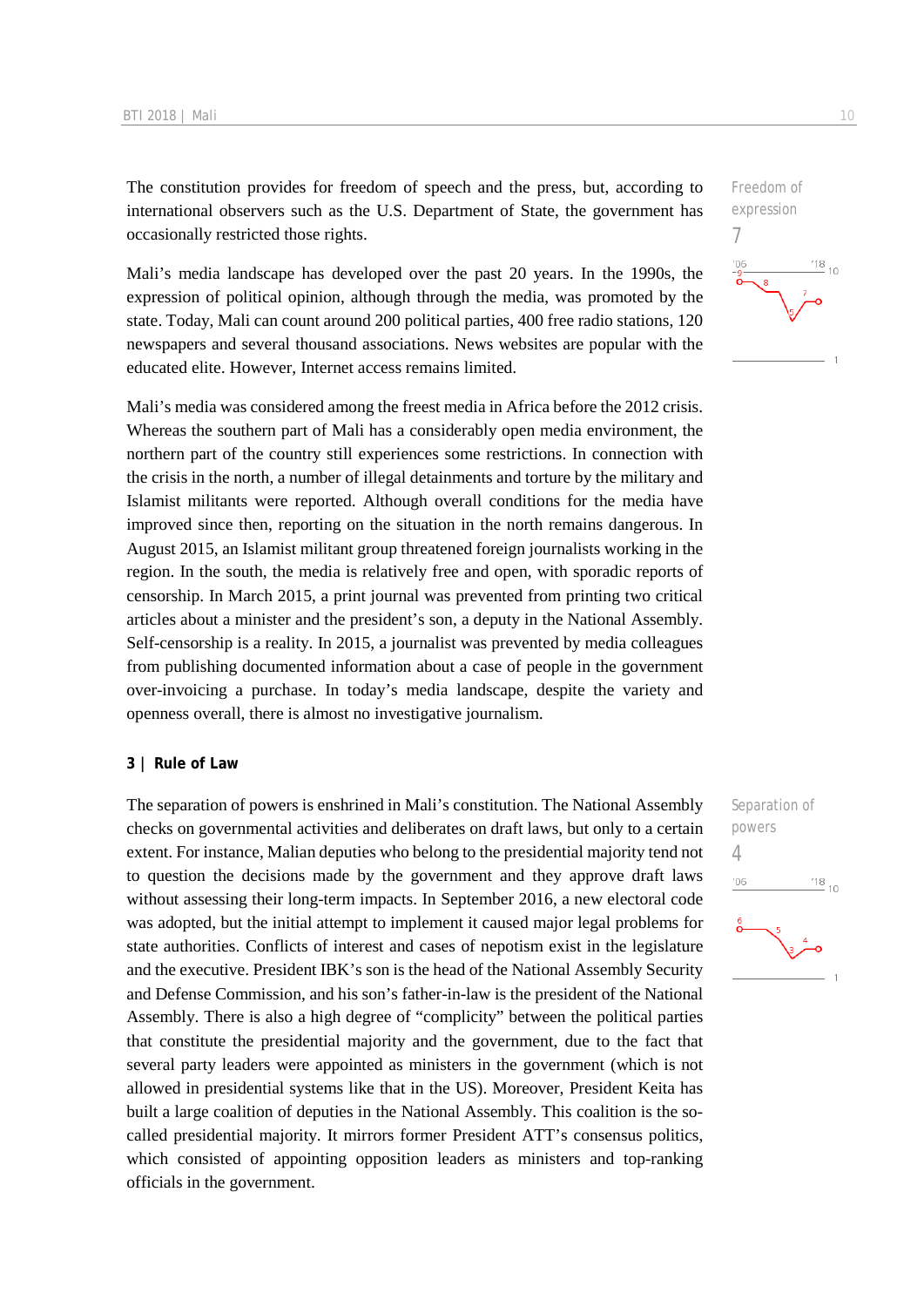Although the 1992 constitution guarantees the independence of the judiciary, the executive branch has considerable influence on it. This is due to the structuring of Mali's judiciary (Supreme Court, High Council of Magistracy, Constitutional Court). For instance, the president heads the Higher Council of the Magistracy, the body that supervises judicial authorities, while the minister of justice appoints judges and oversees law enforcement. This reduces the credibility and impartiality of the judiciary, as well as its ability to address major internal problems. While a number of judicial officials try to do their job well and to reform the system from within, the Malian judicial system is highly corrupt. Attempts by the Ministry of Justice to prosecute some well-known corruption cases met with only limited success. The judiciary system does not cover the whole territory of Mali. There are about 630 judges and 334 lawyers for a population of 15 million inhabitants. Most of them are based in Bamako. Thus, access to justice is difficult for those in rural areas to obtain. The lack of training opportunities and resources, and the existence of corruption, contribute to undermining the judiciary. When it comes to fighting against corruption, judges are not totally free to work on certain cases. In January 2017 the Malian Autonomous Union of Magistrates and the Free Union of Magistrates went on strike and demanded that the High Council of the Magistracy be enshrined in the constitution. They argued that this would better secure the independence of the judiciary and compel the government to allocate adequate resources to the judiciary.

In everyday life, civil servants demand and accept small bribes. This generates resentment and distrust among the public, inflates the costs of services provided, and impacts political stability. High-ranking bureaucrats receive substantial bribes from organized crime networks, so they will overlook illegal activities or preserve such networks from being prosecuted. Since 2003, the auditor general has been a key factor in reforming public administration procedures through the corrective measures he has recommended. Some of these are yet to be carried out. Efforts to strengthen the auditor general's abilities to document financial irregularities continue. The number of his staff (main office and regional offices) has increased in recent years. It is still true that office abuse is rarely sanctioned. However, abuses at least attract adverse publicity.

President Keita declared 2014 "the year of the fight against corruption." It turned out to be a year of debacles because a new presidential airplane and new equipment for the army were purchased at artificially inflated prices, according to many printed sources. The auditor general's 2013 and 2014 reports, which were published in 2015, named the businesses and the names of the persons implicated in these corruption cases. However, in 2016, no report was published by the auditor general.

The 1992 constitution includes such provisions as freedom of speech, press, assembly, association, and religion, which, generally, are respected. Mali has ratified all U.N. Human Rights treaties and regional treaties (exception: the International Covenant on Civil and Political Rights' Second Optional Protocol that pertains to the



Prosecution of office abuse 4  $^{18}_{-10}$  $06'$ 

6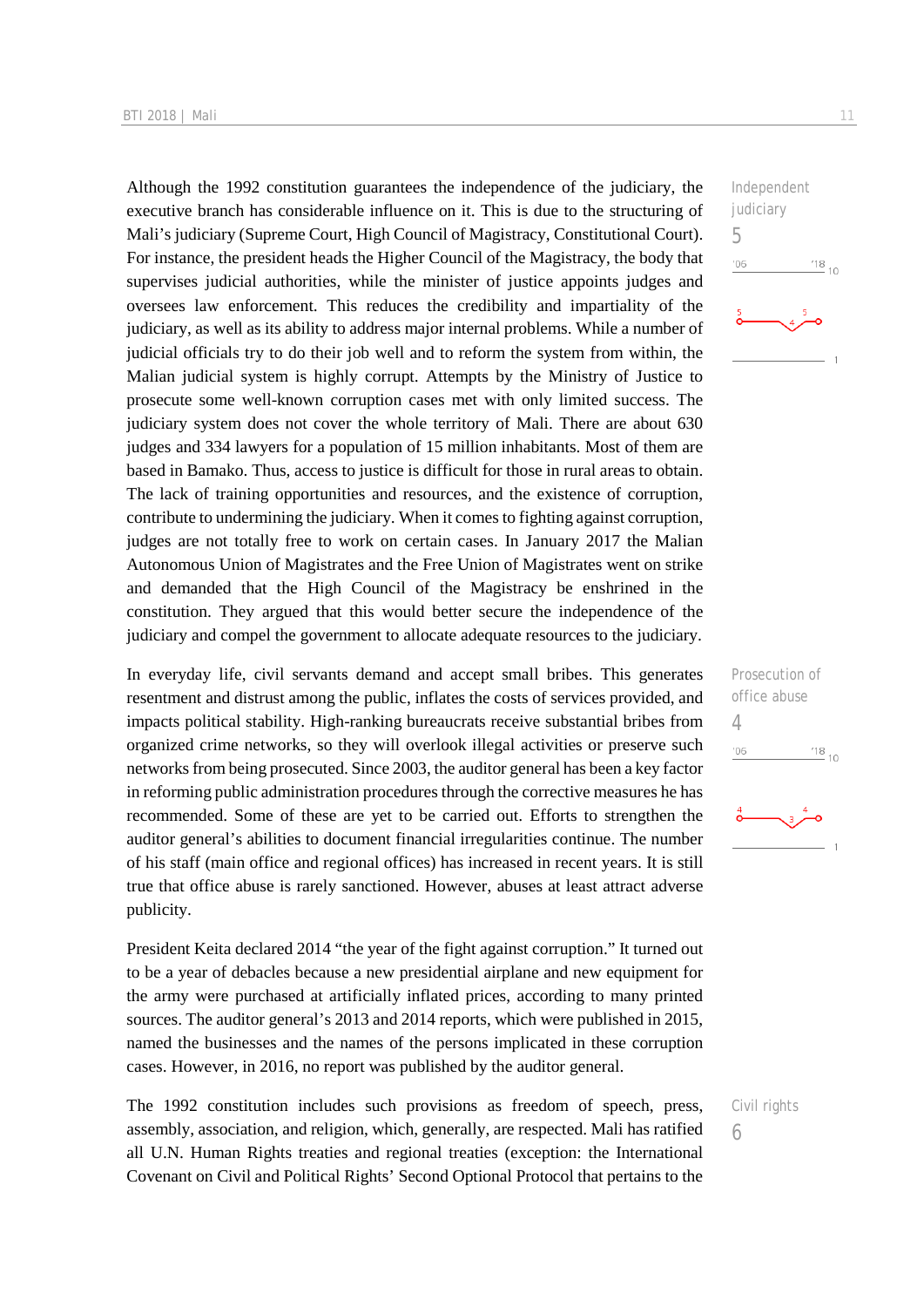abolition of the death penalty) and the Statute of Rome that pertains to the International Criminal Court.

The constitution generally bans discrimination on the basis of gender, religion or ethnicity and these provisions are generally respected. However, women are legally disadvantaged partially and there is societal discrimination against some ethnic groups that are practically held as slaves.

The status of human rights in Mali has worsened in recent years, due to increased levels of violence and insecurity. Terrorist attacks and violence progressively spread from the north into several southern regions and Bamako, Mali's capital city. Human rights violations include murders, torture, severe mistreatment and other abuses. Little effort has been made by Malian authorities to investigate and hold accountable the people who are implicated in these brutal violations. Insecurity negatively affects the delivery of basic health care and education.

Trials are public, and defendants have the right to an attorney of their choice. In dealing with criminal cases, court-appointed attorneys are available to indigent defendants. However, the judicial system suffers from a large backlog in processing cases, and this leads to long periods of pretrial detention. More than 80% of legal disputes in rural areas are resolved outside the formal legal system. The literacy rate is low. Thus, the level of awareness is low as are efforts to access basic legal information. Neglect and mismanagement within the judiciary have resulted in such major problems as insufficient staffing and logistical constraints. These hindered efforts to address such issues as impunity, violations of the right to due process and vigilante justice. In March 2016, two children were suspected of having planted an explosive device near a police station in Gao; they were beaten to death by a mob. In 2015, the residents of the Timbouctou, Gao and Kidal Regions had better access to legal services. Several local courthouses and jails were renovated. Prosecutors, judges and judicial police officers, who had left during the armed conflict, returned to their posts. Their ability to conduct investigations outside the major towns was limited by the precarious security situation. Some had to abandon their posts again when terrorist groups started to attack people in central Mali. There is a mechanism that the state has put in place to manage the non-execution of judicial decisions. It is the "Espace d'interpellation démocratique" (EID), which is presided over by a jury of citizens and human rights defenders from Mali and elsewhere. This is a forum where people can denounce openly any abuses they have endured from state bureaucrats, as in cases where they do not comply with decisions rendered by the courts. In general, the forum calls on the ministers and other public authorities to take immediate action, and this approach seems to work effectively. It puts pressure publicly on the government, ensures a follow-up of decisions to be carried out, and submits a series of recommendations about preserving the rights of Malian citizens.

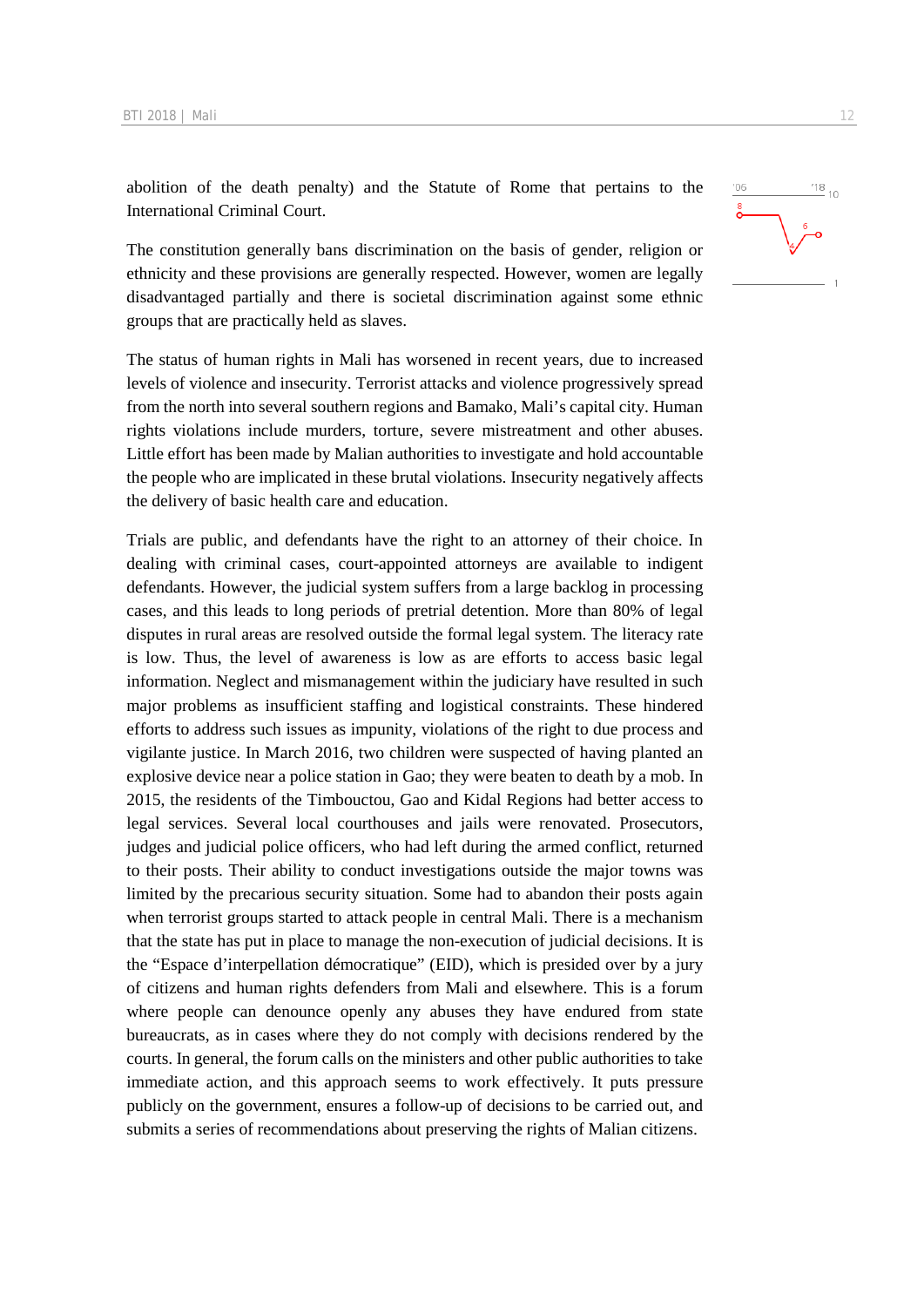#### **4 | Stability of Democratic Institutions**

The 2013 presidential and parliamentary elections signaled the return to democracy and the re-establishment of Mali's democratic institutions. They started to function again at national, regional and local levels. However, many regional and local institutions still lack adequate personnel and do not perform well. This is especially true in the northern regions of the country. When the violent attacks and occupation occurred in 2012, most local administration and school personnel fled the north. The absence of state authorities meant that basic social services were no longer provided to communities. The governors of Kidal, Taoudeni and Menaka relocated to Gao, and attempted to carry out their duties from there and elsewhere. The peace agreement references certain interim regional and local authorities delivering basic services over a maximum period of 24 months. In 2016, local elections led to installing new administrators in many communities. However, this has not happened in many parts of the northern regions, due to frequent setbacks in implementing the peace agreement. Mali's democratic institutions are characterized by uneven performance. Sometimes, their tasks are not clearly defined and this can create confusion. For instance, the Ministry of Justice and the Ministry of Reconciliation had overlapping roles regarding the mission of the Truth and Reconciliation Commission. This created some leadership and management problems at times. Moreover, the reshuffling of the cabinet (four times since 2013) and the fact that many ministers either changed positions or were simply dismissed has limited the effectiveness of state institutions and agencies.

All the key players in the south are committed to keeping democratic institutions in place. They are all in favor of democracy and reject authoritarian rule. Thus, the separatist and Islamist insurgencies are exceptions in Mali's history, and the 2013 elections helped prove this point. Indeed, these elections were deemed credible by most observers, and the leaders of the separatist Movement for the Liberation of Azawad (MNLA) have never seriously questioned the principles of democracy. They rejected the legitimacy of the central state institutions, and claimed that their state of Azawad would better reflect and be much more responsive to the needs and aspirations of the communities in Mali's northern regions. It is true that local elections have been postponed four times since 2014, but the government did go to great lengths to hold them finally in November 2016 in order to promote the principles of democratic governance.



Commitment to democratic institutions 6 $\frac{18}{10}$  10 ng.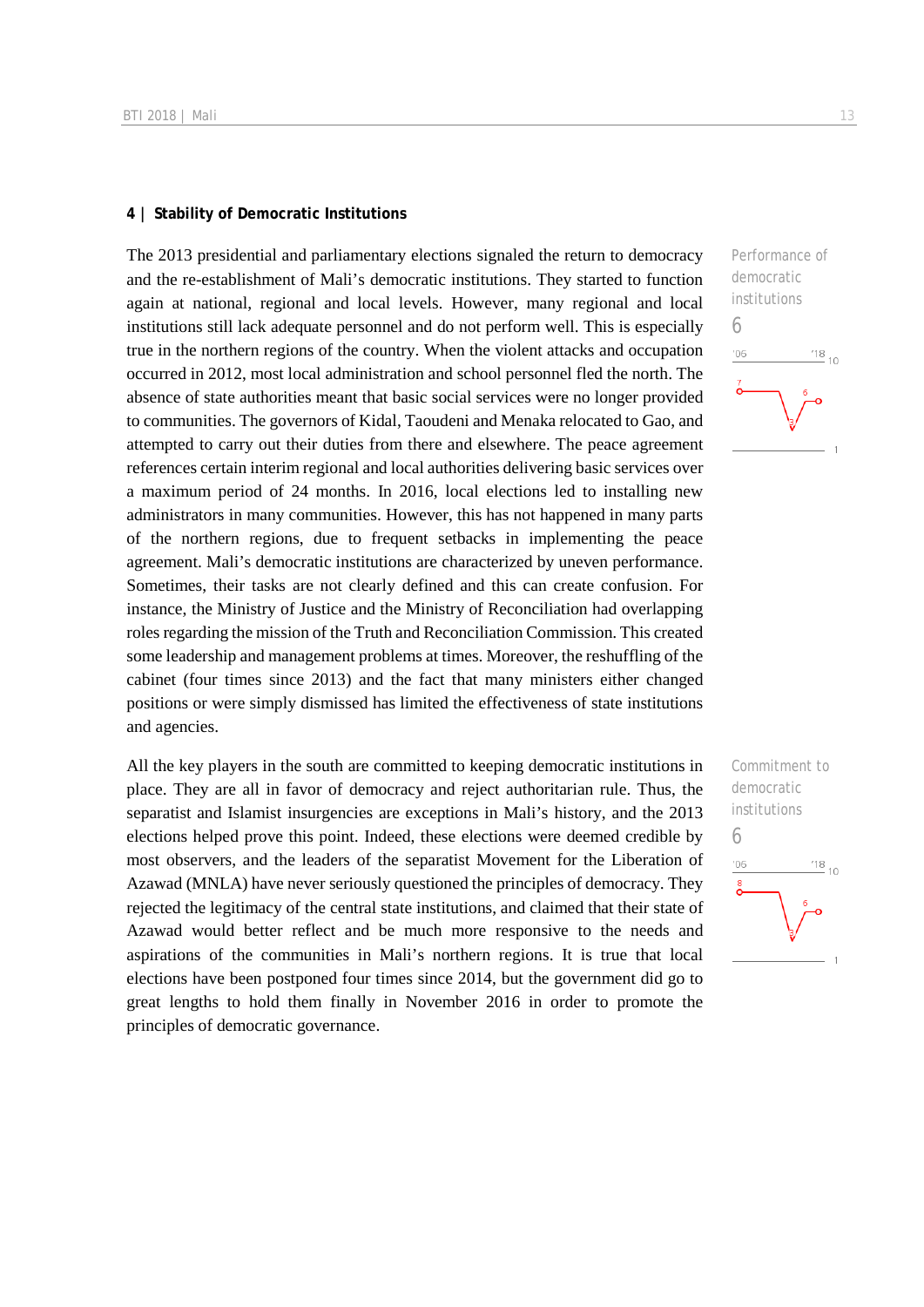#### **5 | Political and Social Integration**

In Mali, political parties are extremely weak. Unlike the case in many African countries, Malian parties are not organized along ethnic lines. Party agendas are tailored to the ambitions of particular individuals; they are rarely programmatic. Candidates regularly shift their allegiance from one party to the next. All political parties have the legal right to campaign, but they are confronted by major constraints like low levels of funding and the inability to organize their members and mobilize voters. There is also a great deal of personalism and thus clientelism in Mali's political parties.

Former President ATT capitalized upon the notion of consensus-building and created a unity discourse that stifled the creation of real opposition. Debates between candidates for the presidency and legislature are televised, and all parties receive free broadcast time prior to elections. Currently, only 19 out of 185 registered parties are represented in the National Assembly. However, for the first time in Malian political history, a significant opposition group exists in the National Assembly, fulfilling the traditional role of democratic political opposition. It holds the government to account and often proposes policy and governance alternatives. There is a tendency to build coalitions in "blocks" that seem to preserve some degree of stability. However, this tendency contributes to reinforcing the position of the presidential majority, and the notion of consensus politics. The high number of parties has done little to link state and society. While more established parties, such as the Alliance for Democracy in Mali (ADEMA) and the Rally for Mali (RPM) party garner broad support in general, they do not represent well-structured social groups. The coalitions built around the larger parties and represented in the National Assembly do not address popular discontent with the prevailing deficit of democratic participation and the poor performance of political representatives.

Mali's elaborate networks of mutual support, cooperation, and interest aggregation encompass economic (trade, agriculture, hunting), ethnic (community of Lebanese origin, Chinese, Peulh) and social (Islamic, NGOs, education) activities, ranging from the local community to the national level. In response to the coup d'état by the junta (2012), interest groups proliferated and realigned themselves as they strive for greater influence or access to positions in the post-transition government (2013) and during the peace and reconciliation process (2014). Among these interest groups, the most prominent is the Coordination des organizations des patriotes du Mali (COPAM). It includes political parties, civil society organizations, and trade unions that have come together to back President Keita and his Rally for Mali party since the appointment of a re-shuffled "consensus government" in 2015. Beyond this, the Collective of Citizens born in Northern Mali (COREN), has positioned itself as an interface between the Malian government and the National Movement for the Liberation of Azawad (MNLA).

Party system 4  $^{118}$  10  $06'$ 

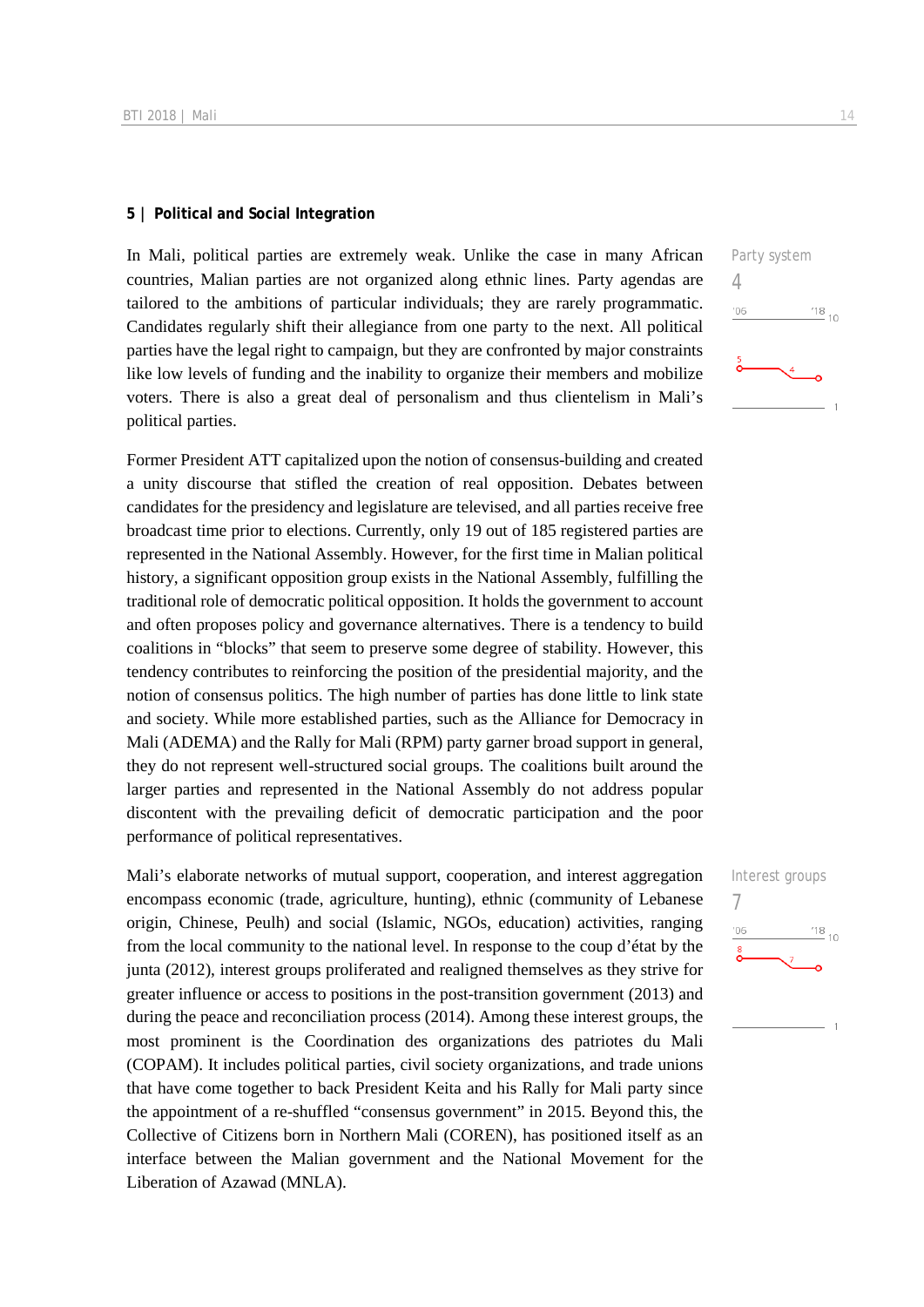According to an Afrobarometer survey in 2014, 75% of Malians prefer democracy to other forms of government. They also reject – by huge margins – authoritarian rule in the form of presidential dictatorship (86%) and single-party rule (84%). Military rule is rejected by 64%, which is a lower value than for the average African country (and possibly reflects the need for security by many Malians).

Malians approve of democracy, but are dissatisfied with the democratic system they have. In 2014, only 44% thought that Mali was a full democracy (though things may have improved since then). The problem correlates mainly to the issue of rule of law, which is discussed elsewhere: Malians may agree that a "strong state" is desirable, but they have divergent views regarding what purposes a strong state serves, and what norms ought to frame its operation.

Notwithstanding Malians' high levels of mutual trust and their ability to selforganize, particularly among the rural population (73% of the total population), building trust within networks and across social divides must still be deepened along a broadly north-south axis. Indeed, extended family networks are the most important social reference points for mutual self-help. Such traditions produce strong bonding social capital as well as preferential treatment between family members in public administration (clientelism, corruption). Moreover, the extensive network of civil society organizations (NGOs, associations) across the country – often with international donor support – provide both welfare services beyond family networks and substitute for the state's role (particularly in rural areas) as well as provide income through "small enterprises" to individuals or small groups. High levels of self-help remain a persistent legacy of ineffective integration of rural areas into Mali's socioeconomic development. During the political crisis and since then, many community leaders are involved in organizing basic public services.

In Mali diverging interests are balanced through a dominant political culture of consensus. Also, a system of so-called "joking cousins" relationships ('sinankunya' in the Bamanankan language) cuts across many of the various ethnic groups. Both consensus and "joking cousins" elements make social conflicts relatively opaque (conflict often disappears behind a "veil of consensus") to foreign observers. Finally, and somewhat contrary to the "convergence" elements above, is the deeply rooted culture of public protests. Among the legacies of Mali's democratization process that date back to the early 1990s is the ability of different key players (interest groups, community associations, and other non-state stakeholders) to organize street protests, to air their views and grievances against the government in Bamako, the vestiges of the 2012 crisis, and the ongoing fighting in northern Mali. Indeed, in 2016, about 200 people (mainly women and children) occupied the Kidal Airport to protest airstrikes by the United Nations, in apparent support of the MNLA.



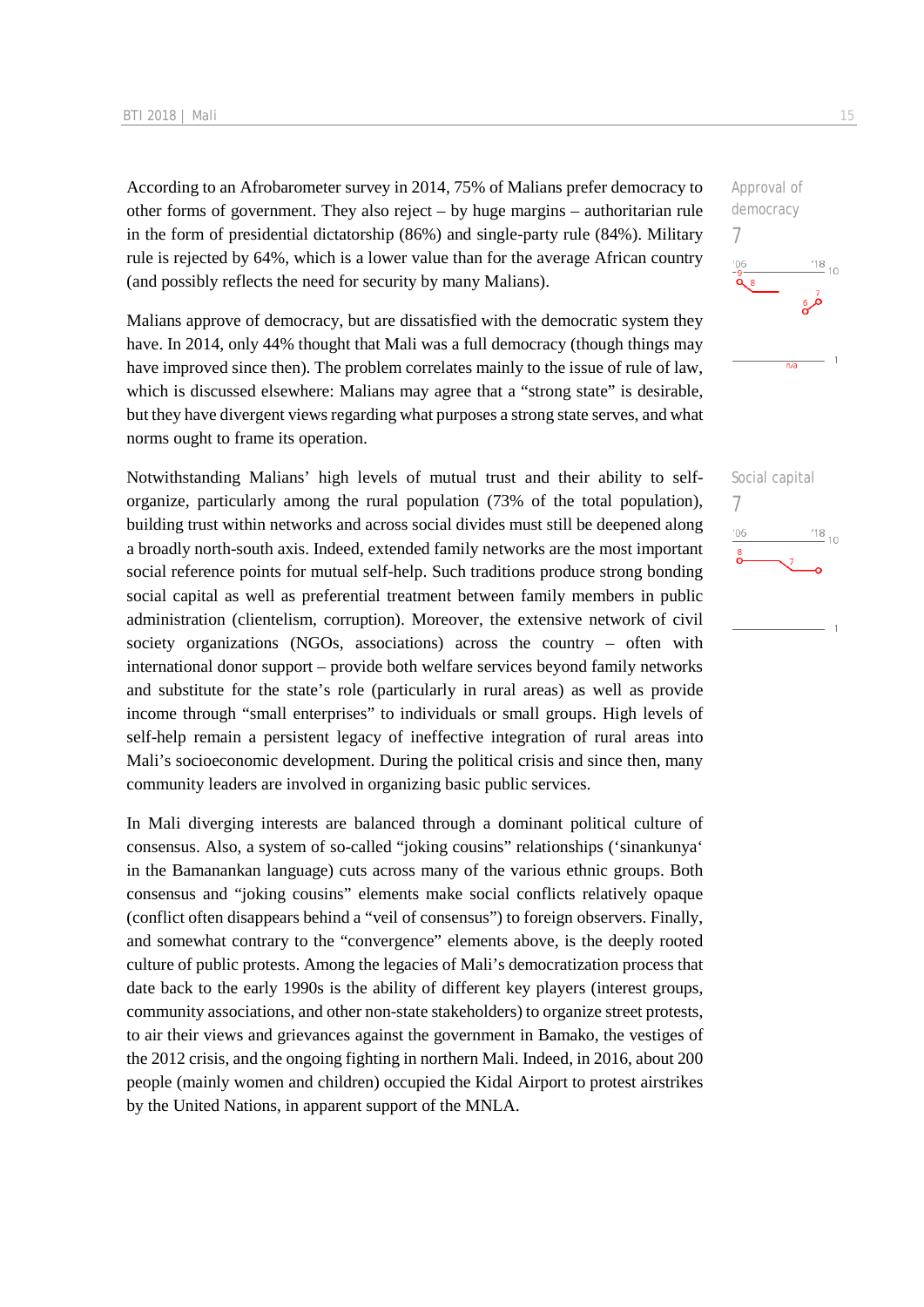## II. Economic Transformation

#### **6 | Level of Socioeconomic Development**

According to the latest (2015) UNDP Human Development Index (HDI), Mali is among the poorest countries in the world, ranking at 179 out of 188 countries (2013: 176/187). Its HDI (0.42) is low. There are substantial inequalities.

The population of Mali is estimated at 17.6 million. (World Bank (WB) 2015). With an annual growth rate of 3%, it is estimated that this population will almost double by 2030. Life expectancy at birth is 55 years. According to World Bank (2015) statistics, 58.2% of the Malian population lives in multidimensional poverty; 77.7% lives on less than \$3.10 a day (2009) and 50.6% on less than \$1.25 a day. Poverty is much more prevalent in the rural areas than in the urban ones and income distribution is highly uneven in both rural and urban areas. Although no recent data for the Gini Index is available – in 2009 it was a rather low 33.0 – the Gender Inequality Index of 0.677 indicated substantial marginalization of women.

Even though Malians face such major structural obstacles, informal economic activities and the widespread practice of subsistence farming provide better living conditions than econometric statistics might suggest.

The quality of formal education is low. It is estimated that 84% of the population have access to primary education, 45% to secondary education, and only 7% to higher education. One-third of the population is able to read and write (literacy rate according to WB 2015: 33.6%; see also equal opportunity). The gap between male and female literacy rates (WB 2015: male – 56.3% and female – 39%) reflects broader gender inequality. The quality of schooling outside the cities is extremely poor. In the northern areas many schools are still not open, especially in Kidal Region.

Migration and migrants' remittances have a huge development impact on migrants' families, leading to increased incomes, poverty reduction, and improved health and educational outcomes (11% of GDP). These factors contribute to the socioeconomic development of the country.

Adding to the impacts of recent droughts, warfare and displacement (in the northern regions of Mali), agricultural production is also highly vulnerable to weather conditions. Food security remains one of Mali's major problems. The humanitarian situation remains worrisome, especially for the 2.5 million people who depend on humanitarian aid, such as the internally displaced (62,000) and refugees (approximately 140,000). However, these difficult conditions did not stop some

#### **Question** Score

| Socioeconomic |                                             |
|---------------|---------------------------------------------|
| barriers      |                                             |
|               |                                             |
| '06           | $^{\prime}$ 18 $_{\circ}$<br>1 <sub>0</sub> |
|               |                                             |

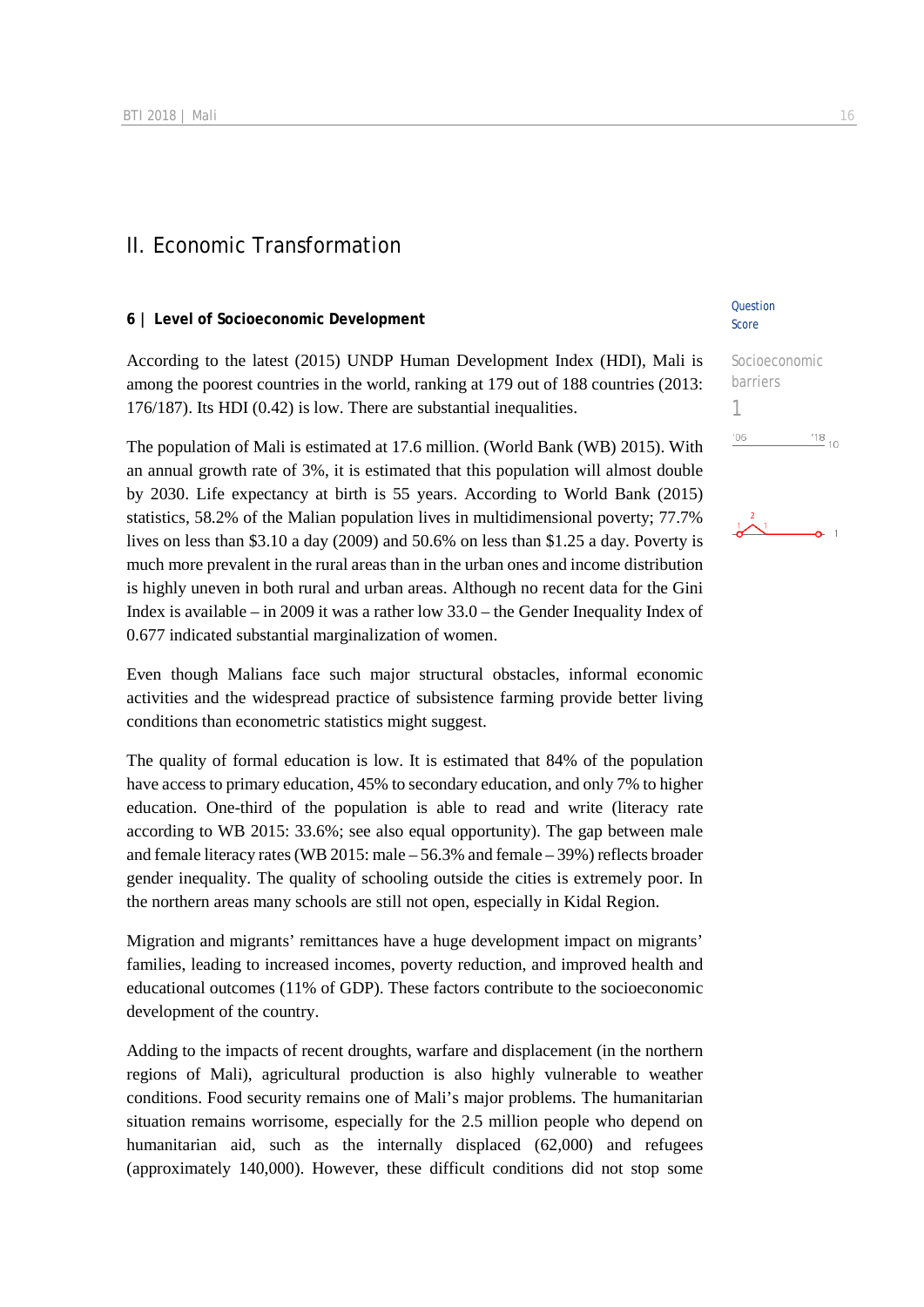400,000 displaced people and refugees from returning home. Humanitarian groups have drafted a \$354 million plan for 2016 to help the most vulnerable.

| <b>Economic indicators</b> |               | 2013     | 2014     | 2015    | 2016    |
|----------------------------|---------------|----------|----------|---------|---------|
| GDP                        | \$M           | 12813.2  | 14004.1  | 12746.7 | 14045.1 |
| GDP growth                 | $\frac{0}{0}$ | 2.3      | 7.0      | 6.0     | 5.3     |
| Inflation (CPI)            | $\%$          | $-0.6$   | 0.9      | 1.4     |         |
| Unemployment               | $\frac{0}{0}$ | 7.3      | 8.2      | 8.1     | 8.1     |
| Foreign direct investment  | % of GDP      | 2.4      | 1.0      | 2.2     | 0.9     |
| Export growth              | $\%$          | 2.5      | 1.1      | 4.7     | 4.7     |
| Import growth              | $\%$          | 5.9      | 5.5      | 5.7     | 3.5     |
| Current account balance    | \$M           | $-374.7$ | $-675.8$ |         |         |
| Public debt                | % of GDP      | 26.4     | 27.3     | 30.7    | 35.9    |
| External debt              | \$M           | 3445.7   | 3456.3   | 3688.7  | 3787.9  |
| Total debt service         | \$M           | 101.9    | 99.1     | 106.1   | 122.3   |
| Net lending/borrowing      | % of GDP      | $-1.2$   | $-1.2$   | $-2.7$  |         |
| Tax revenue                | % of GDP      | 13.5     | 13.0     | 14.5    |         |
| Government consumption     | % of GDP      | 17.2     | 16.7     | 16.6    | 16.5    |
| Public education spending  | % of GDP      | 3.4      | 3.7      |         |         |
| Public health spending     | % of GDP      | 1.1      | 1.6      |         |         |
| R&D expenditure            | % of GDP      |          |          |         |         |
| Military expenditure       | % of GDP      | 1.2      | 1.6      | 2.4     | 2.6     |
|                            |               |          |          |         |         |

Sources (as of October 2017): The World Bank, World Development Indicators | International Monetary Fund (IMF), World Economic Outlook | Stockholm International Peace Research Institute (SIPRI), Military Expenditure Database.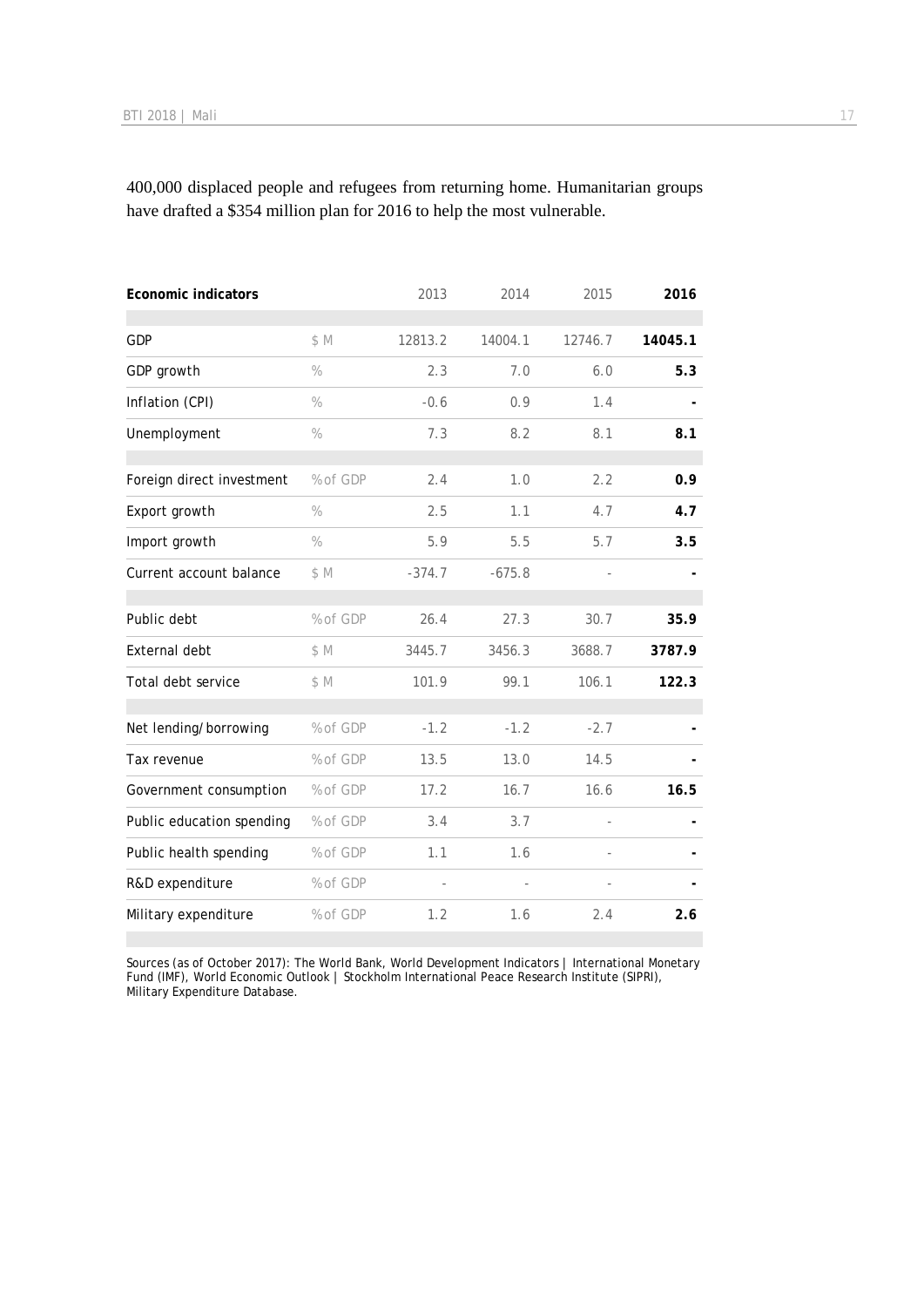#### **7 | Organization of the Market and Competition**

Mali's institutional framework for market competition remains weak, despite the fact that Mali's ranking in the latest World Bank report on the ease of doing business has improved (from 146 to 141 out of 189 countries).

In the Heritage Foundation's 2017 Index of Economic Freedom Mali ranks 102nd out of some 180 countries and regionally ranks 12th. The Heritage Foundation cites a number of improvements and "some significant reforms" in terms of diversification, poverty alleviation, tax administration and privatization, but sees the need for change in other areas, such as curbing corruption and attracting foreign investment.

Conditions have improved when it comes to starting a business, obtaining construction permits, registering property and resolving insolvency disputes. However, these improvements have little bearing on the large informal economy, which is centered around commercial activities. The retail and trade activities that occur in the streets and markets of numerous villages and towns are not reflected in official statistics. Furthermore, the recent security problems have made Mali less attractive to (foreign) investors.

In general, Mali's industrial sector is not developed enough for monopoly politics to be a concern. Monopolies exist at the state level. There are rules and regulations (antimonopoly law) that prohibit monopolies and oligopolies, but corruption severely curtails their implementation. Thus, price-fixing oligarchies exist in many economic sectors, such as in grain trading and rice production (Office du Niger). Furthermore, the degree to which foreign rather than domestic interests are perceived as benefiting from impunity taints the opinion and degree of trust of the population, regarding the privatization of formerly nationalized industries (e.g., railroad Transrail). The large and vibrant informal sector helps keep retail prices competitive, but the "modern" retail distribution sector is small.

Mali is a member of the West African Economic and Monetary Union (WAEMU or UEMOA) and the Economic Community of West African States (ECOWAS or CEDEAO). Through the Common External Tariff (CET) of WAEMU and ECOWAS, Mali levies an average tariff of 12.1% (2014). However, Mali also uses the option given to each ECOWAS country to apply additional taxes to certain products, including spirits, livestock and mining products (even those from the WAEMU-zone). Mali also imposes a special import duty on sugar from non-WAEMU states. While Mali does not subsidize exports, enterprises that export products may enjoy tax concessions. However, government officials often extort unauthorized "fees" during cross-border transport activities, and some individual companies take part in large-scale fraud in import licenses. To improve its export strategy, Mali is currently establishing an Export Promotion Agency for Malian firms. There is no stock exchange in Mali; the only Malian enterprise listed on the

Market-based competition 4  $^{18}_{-10}$  $-06$ 



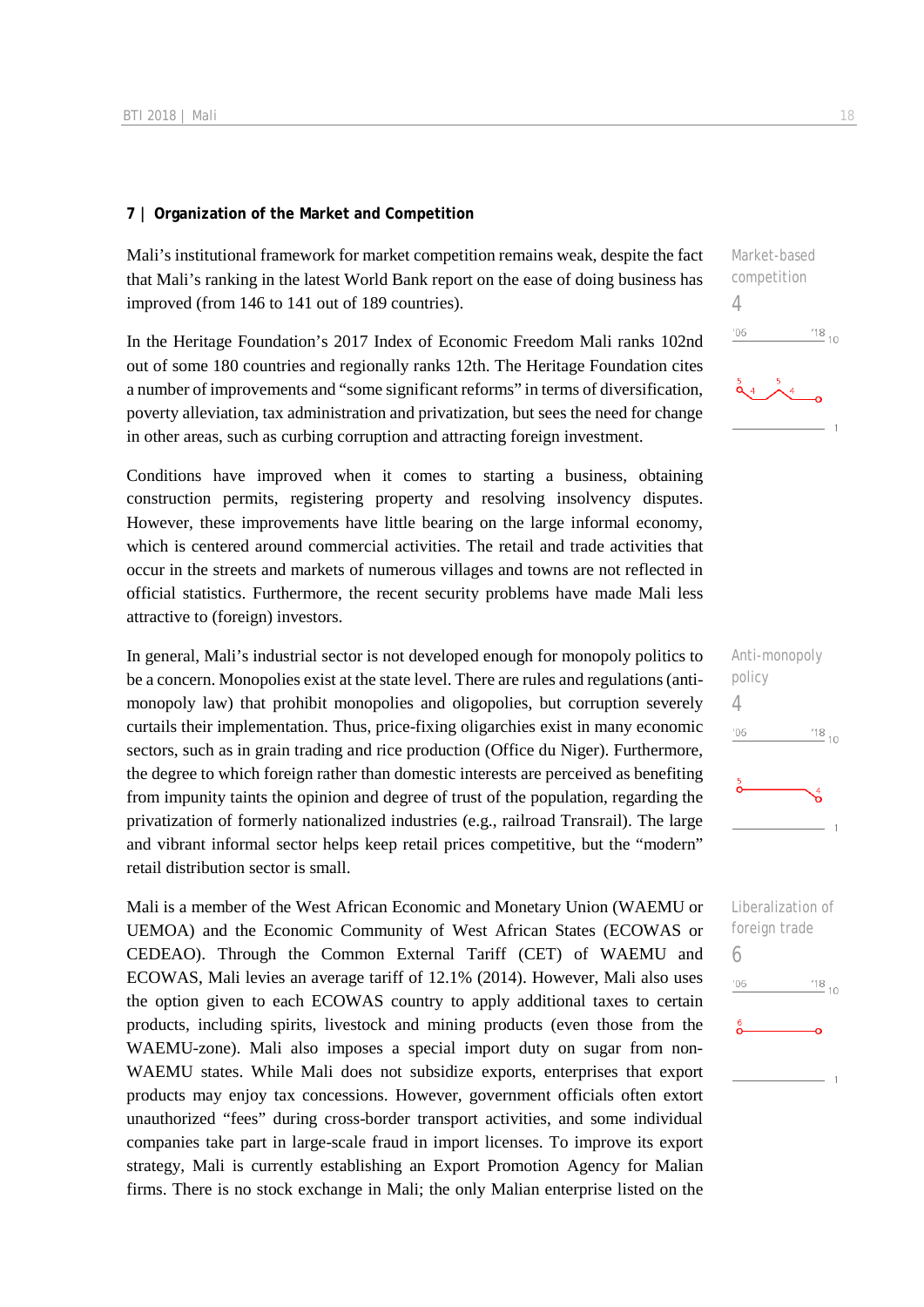Bourse Régionale des Valeurs Mobilières (BRVM), based in Abdijan, is the Bank of Africa (since 2016).

Mali has been a WTO member since 1995. Along with the other Cotton Four countries (Benin, Burkina Faso, and Chad), Mali continues to seek the abolishment of subsidies for cotton exports (WTO Consultative Framework Mechanism on Cotton, November 2014). Mali enjoys the Group of African, Caribbean and Pacific (ACP) countries' privileges under the Cotonou Agreement. In its ongoing negotiations for an economic partnership agreement with the European Union, Mali is represented by ECOWAS and WAEMU.

The institutional foundations for a banking system exist, but they are vulnerable to extreme dependence on external factors. There are 13 commercial banks operating in Mali. Although the degree of foreign ownership of banks remains low, Mali's secondlargest bank, Banque International du Mali (BIM) was purchased by the Moroccan group Attijariwafa Bank. This is part of a strategy to develop closer trade, financial and economic ties with Morocco, but also with Egypt and Tunisia (African Economic Outlook – Mali 2014). During the 2012 crisis, all the banks in the three northern regions shut down. However, the banking system has been stable since early 2013. Mali's membership in the West African Economic and Monetary Union (WAEMU) and the supervision exercised by the independent Central African Banking Commission (COBAC/BCAO) contribute to maintaining financial stability. Malian banks have achieved the minimum capital requirement (IMF 2014). The financial system has sufficient liquidity, but Malian banks lack resources for long-term financing. In May 2011, the government created a fund (FGSP) to guarantee the private sector activities and two- to seven-year loans for banks to lend to small and medium-sized enterprises. A capital-stock investment company (SICR) was also created to buy shares in some companies. However, the banking sector generally contributes little to fueling the economy. Access rates to bank and financial services remain very low (due to a lack of sufficient guarantees of loans, especially to the average person).

#### **8 | Currency and Price Stability**

As a member of the African Financial Community (Communauté Financière d'Afrique, CFA), which is guaranteed by the French Treasury, Mali's monetary policy decisions are made by the Banque Centrale des États de l'Afrique de L'Ouest (BCEAO), and the CFA franc is pegged to the euro. There are rising tendencies in West Africa to create a new currency. Notwithstanding the impact of the political crisis on the economy and, thus, inflation, a return to relative political stability since elections in 2013 has allowed economic growth with moderate inflation to resume. Agricultural production, highly dependent on rain-fed crops has the greatest influence on inflation. From revised data, estimates and projections, inflation is at 1.4% (World Bank, 2015).



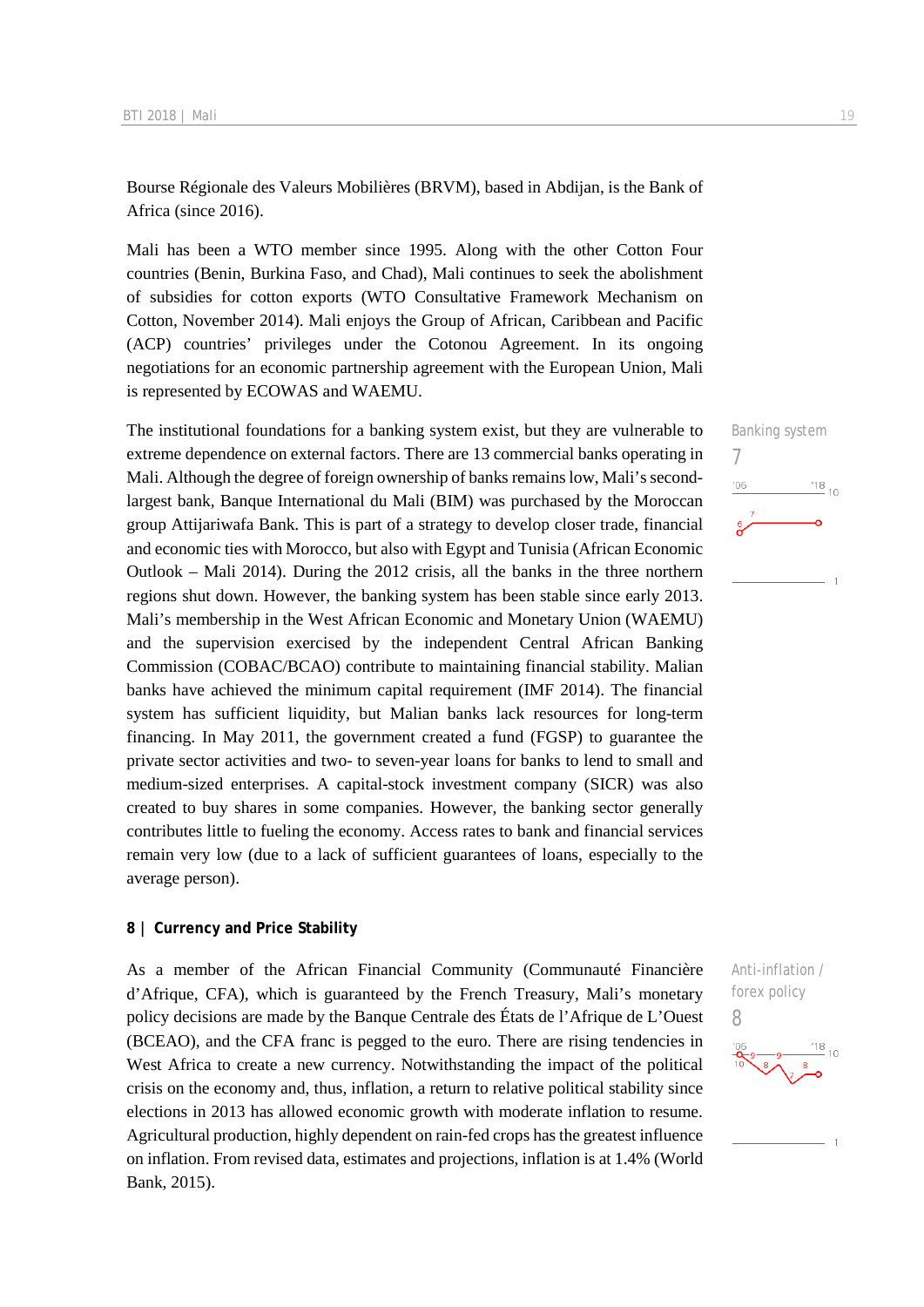After disrupted donor cooperation due to the political crisis in 2012, Mali is returning to a stable macroeconomic framework, founded on robust cooperation with the IMF, World Bank and other international donors. The IMF reinstated funding flows in December 2014 to help Mali address the ongoing political and military crisis in the north.

Highly financed by external lenders, Mali's public debt was 30.9% of GDP in 2015. External debt in 2014 totaled \$3,413.3 million. The debt service share of exported goods and services was at \$87.4 million in 2014. The cash deficit is -1.2% of GDP in 2014. Thanks to continued debt management under the IMF's Heavily Indebted Poor Countries (HIPC) Initiative and the Multilateral Debt Relief Initiative (MDRI), Mali's risk of excess debt remains moderate (IMF and World Bank 2013), notwithstanding that the overall budget deficit increased to an unusually high 5.5% of GDP in 2014, primarily the result of regularizing off-budget military spending over current and future budgets.

#### **9 | Private Property**

In principle, Malian property rights are well defined and regulated. The Centre Malien de Promotion de la Propriété Industrielle (CEMAPI) implements the legal property rights protection regime for industrial property, including the WTO Agreement on Trade Related Aspects of Intellectual Property Rights (TRIPS) treaties. As with other de jure versus de facto operations, widespread corruption within the Malian bureaucracy hampers implementation. Particularly in land rights, ubiquitous corruption increases transaction costs to seek legal title, which is further complicated by the fact that most land in Mali is not allotted for. On the ease of registering property, Mali ranks 133rd out of 189 countries. Of broader economic and political transformation interest are divergent concepts of property and customary access rights, particularly between nomads and the settled population, which reflect alternative, non-state sites of social regulation, which is conflict-prone in rural areas. Moreover, because it is hard to get reliable data on the scope of foreign land acquisition in Mali, there is persistent and growing popular concern as well as accusation voiced by Malian civil society actors (e.g., Coalition des Alternatives Africaines Dette et Développement, CAD-Mali) that the government is supporting "land grabbing" by foreign investors.

Overall, private enterprises have little significance in the economic system; most Malian private companies are small and employ few staff. Insufficient infrastructure and corruption are the main barriers private companies face. Stability is likely to help materialize the objectives of the 2011 Investment Code and 2009 National Investment Promotion Agency (Agence nationale pour la promotion des investissements); i.e., to promote private business activities and expedite administrative procedures. The Banque de l'Habitat du Mali (BHM) has merged with the Banque Malienne de la





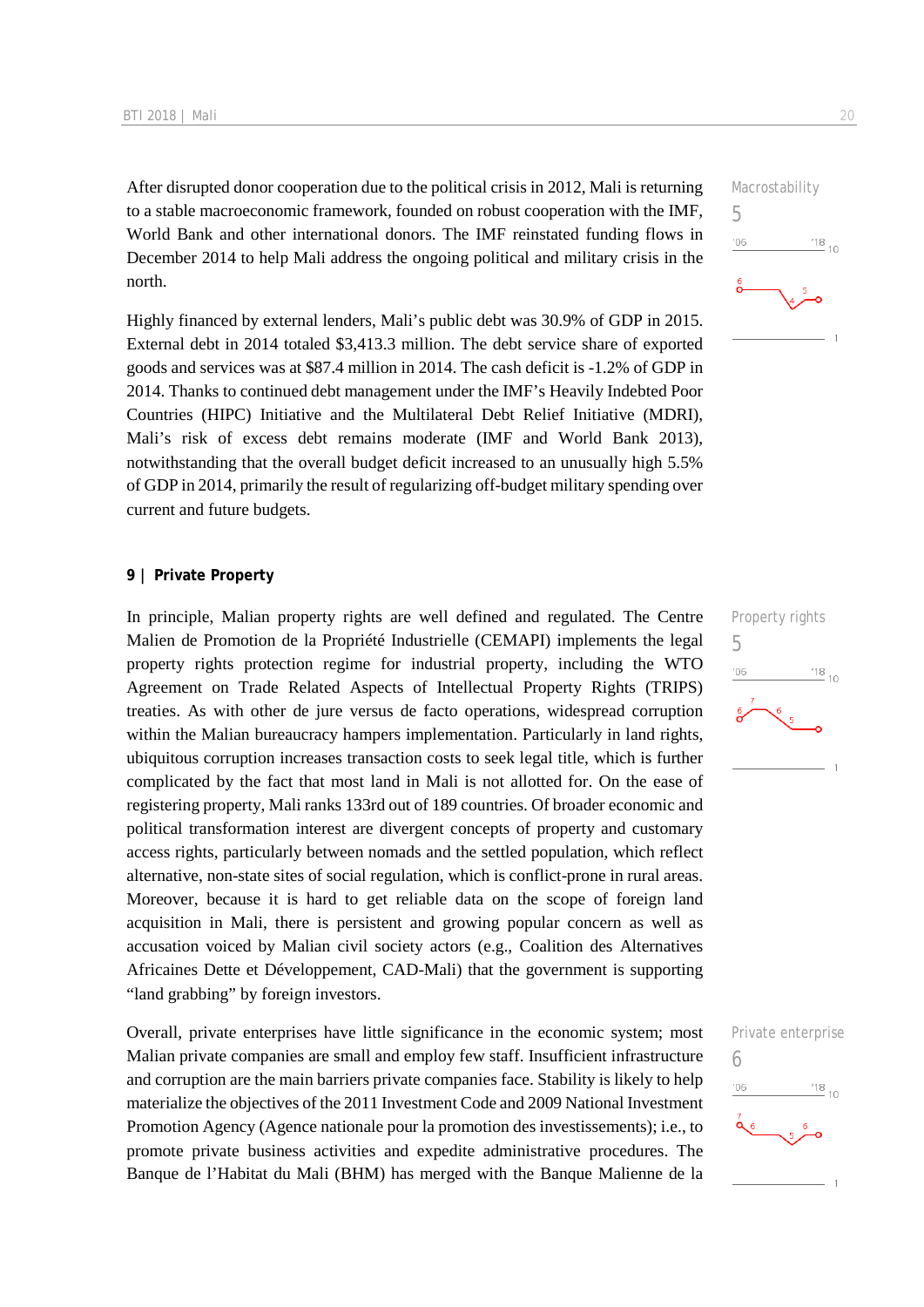Solidarité in 2016. Thus, while the situation returns gradually to normal and the difficulties in convincing private investors to buy state-owned enterprises persist, Malian authorities are assessing the possible risks and political costs associated with further privatizations.

#### **10 | Welfare Regime**

The state's weak capacity and small revenues limits its measures to foster economic inclusion or provide compensation for exclusion. Insufficient health care and social infrastructure impact large segments of society, with almost no effective capitalfunded schemes to guarantee welfare. The Malian state is not able to systematically combat poverty on its own. However, the government has started reforming the civil service pension fund in order to reduce its operational deficit. The existing health insurance (Assurance Maladie Obligatoire – AMO) was highly contested at first, but is a great success now. Mali consistently allocates 7.1% of GDP (World Bank Report 2015) to health spending. Yet, there is only a slight improvement in basic welfare indicators (e.g., HDI). Mali has made efforts to raise the civil services salaries under the current IBK regime (gradually up to 20%)

The political crisis, its legacies, and persistent insecurity in the north have greatly weakened the country's social infrastructure. Efforts to improve cereal production and basic food self-sufficiency have not always paid off. Thus, a large part of the Malian population relies on the mutual self-help systems that the extended family provides. They also take advantage (particularly in rural areas) of the extensive network of civil society organizations (NGOs, associations), often with international donor support. As with aspects of the informal economy that elude accurate measurement, the safety nets afforded by Malians to members of their networks (extended family, faith community) are deeply rooted and, if not robust enough to reduce poverty, work to keep many persons from life-threatening scarcity. Indeed, this widespread solidarity (commensurate with bonding more than bridging social capital) mitigates otherwise acute – and violence prone – inequality and cleavages of socioeconomic status. As insecurity persists at the community level, informal welfare provision capacities will be curtailed, exposing more of the most vulnerable Malians to greater risks.

Multiple barriers hamper equal opportunity in Mali. Prospects for economic success and access to influence and decision-making authority depend on personal connections in which social differences are very significant. Malian women are not afforded the same opportunities as men. Structural inequality between men and women is legally anchored in the widely contested family law (Code de la Famille), a barometer of popular resistance to legal mechanisms to enhance gender equality. The gap between female and male literacy rates (2015: 22.2% and 45.1%, respectively; the overall literacy rate is only 33.6%) is but one indicator of gendered



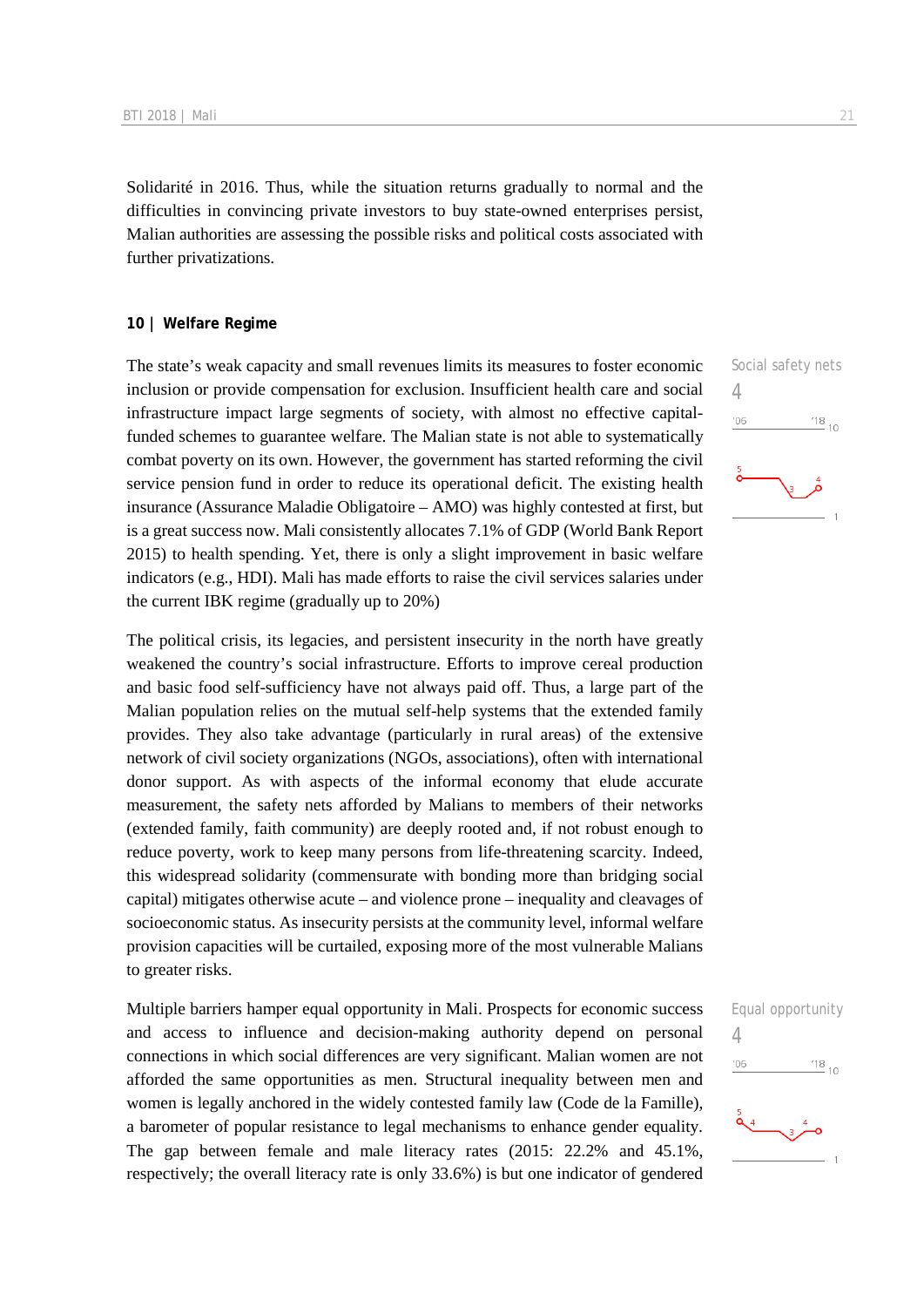inequality and matches the gender gap in formal labor force participation (38.6% of women to 67% of men) and school enrollment rates, which gap increases the higher the level of education (primary: 0.9; secondary: 0.8; and tertiary: 0.4). Given the broader context of Islamic resurgence in Mali, widely accessed state-regulated Islamic schools (médersas) offer little or uneven access to francophone state functions and opportunities. Different education paths produce unequal opportunities. There are also disparities between rural and urban schools. Qualified teachers are deployed to urban schools, while unqualified teachers are generally found in poor, rural areas.

However, women's engagement in the informal economy, most often selling at markets, is substantial. Women's high level of informal economic and civil society engagement (as well as their presence in leading bureaucracy positions) is not reflected by a presence in administration and government. In 2016, however, the government adopted a law requiring that 30% of candidates for elections must be women. And in government, the number of female ministers has increased (seven ministers in January 2017).

During the 2012 Islamist insurgency in northern Mali, women's rights were substantially curtailed. The crisis also highlighted the fact that persons considered to be of "slave origin" have been denied opportunities due to unjust and illegal discrimination.

#### **11 | Economic Performance**

Economic activity slowed down in 2015, with real GDP increasing at an estimated 5.2% (5.8% in 2014), due to poor agricultural sector performance (growth of only 3.9%, down from 14.8% in 2014). The secondary sector fared badly too, with a growth rate of 2.6% (9.2% in 2014). In agro-industry, which consists overwhelmingly of plant oil mills, growth fell to 18% (down from 35% in 2014) because of poor agricultural output, especially of cotton. However, growth strengthened in the tertiary (services) sector (6.9%, up from 3.6% in 2014). The current account deficit (including grants) improved to 3.6% of GDP (from 5.7% in 2014) due to lower oil prices and a greater volume of gold exports, raising the terms of trade to 15.2% (up from 5.3% in 2014). The current account deficit is expected to be entirely funded by foreign direct investment (FDI) in gold and telecommunications and by foreign loans. Mediumterm macroeconomic prospects are good, with overall growth forecast at 5.2% in 2016 and 5.0% in 2017, driven partly by more public investment and foreign aid and by the agricultural and service sectors. But the current account deficit (including grants) is expected to widen to 4.1% of GDP in 2016 and 5.2% in 2017, due to lower gold production and poorer terms of trade. The deficit should again be funded by FDI in gold and telecommunications and by foreign loans. The good prospects could be undermined by continuing risks, such as the security situation, unpredictable gold and cotton prices and bad rainfall.

Output strength 5 $\frac{18}{10}$  10  $106$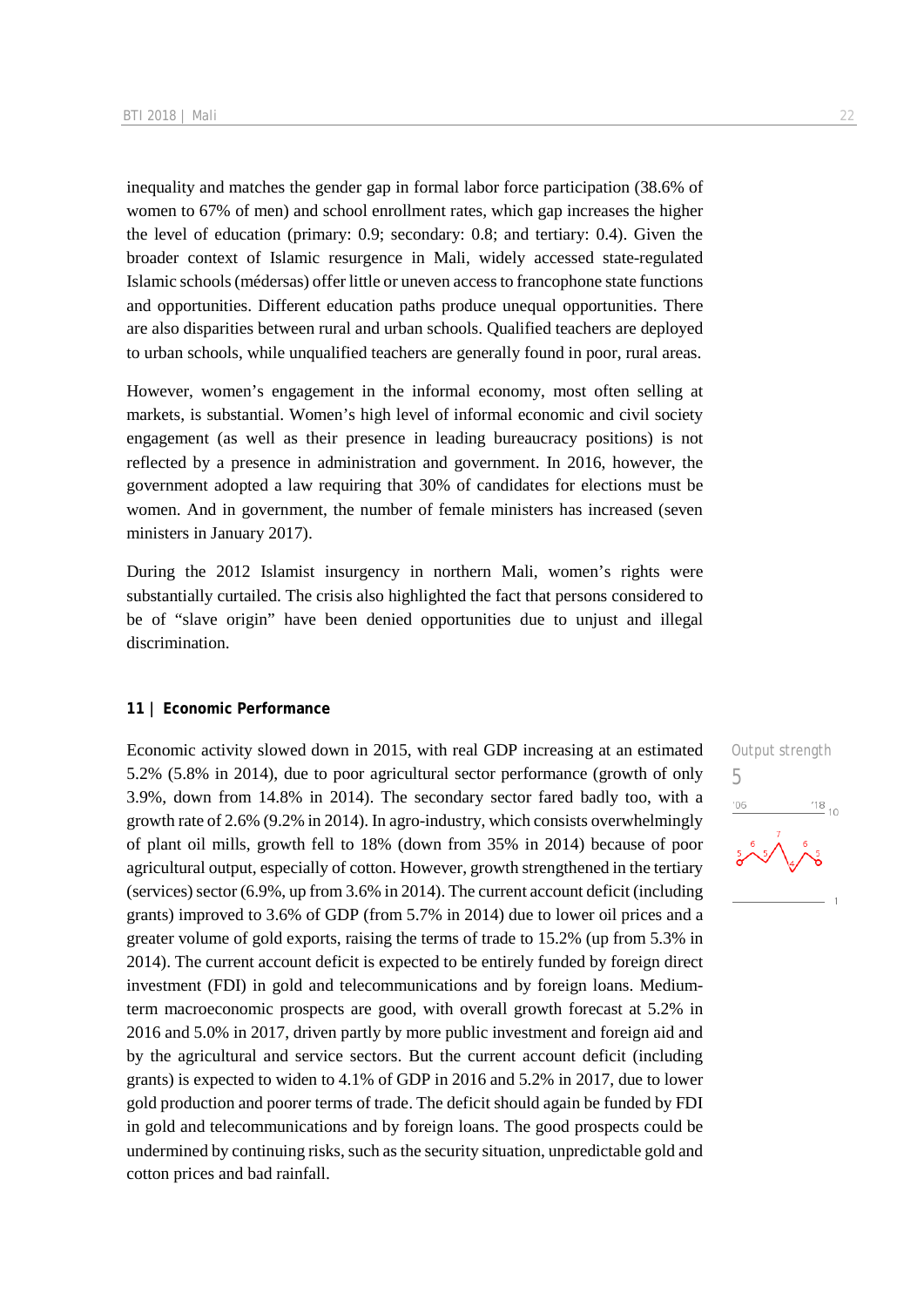Mali has made progress in recent years toward the Millennium Development Goals (MDG) with regards to universal primary education (Goal 2), combating HIV/AIDS (Goal 6) and access to safe drinking water (Goal 7, Target 10). The security crisis has set back this progress but it should be advanced with implementation of the 2015-30 U.N. Sustainable Development Goals of which the country is also a signatory. (Source: African Economic Outlook 2016)

High unemployment impacts especially the younger population, the highest share of the overall population. Poor economic growth rates and unsuitable job training combine with a high population growth rate to exacerbate unemployment. The unemployment rate has slightly decreased (from 8.8% in 2004/2005 to 7.3% in 2014), while the employment-to-population ratio has increased from 48% to 60.6% (HDI Report 2015).

The humanitarian situation remains a concern in the north, especially for the 2.5 million people dependent on humanitarian aid, internally displaced people (62,000) and refugees (140,000). These difficult conditions did not stop 423,427 refugees and displaced people from returning to the region. Humanitarian groups have drafted a \$354 million plan for 2016 to help the most vulnerable. (Source: African Economic Outlook 2016)

#### **12 | Sustainability**

Mali's huge environmental challenges (desertification, loss of biodiversity and water pollution) stem from vulnerability to the effects of climate change. Efforts to date have rated poorly; Mali slipped from 156th (2010) to 174th (2016) out of 178 countries in total, according the Environmental Performance Index (EPI). Mali's only marked improvements in EPI indicators over the past ten years have occurred in the sectors of Water and Sanitation and Health and Agriculture. Otherwise its standing has decreased.

Mali's institutional framework for environmental protection has existed since the 1990s. The 1992 constitution (Article 15) mentions the right to a healthy environment and the mission of the state to provide it. In 1998 the government established a comprehensive legal framework, the National Environmental Protection Policy (Politique Nationale de Protection de l'Environnement, PNPE). Notwithstanding these efforts, environmental problems have not yet been adequately addressed. A national Environment and Sustainability Agency (Agence Nationale de l'Environnement et du Développement Durable) was created. It facilitates Mali's continued participation as a pilot country in the Climate Investment Funds' Scaling Up Renewable Energy Program in Low Income Countries (SREP) program. However, given the lingering impacts of the 2012 crisis, environmental protection has been slow to return as a priority on the government's agenda. Nevertheless, grassroots efforts, rooted in local know-how and cultural heritage about natural

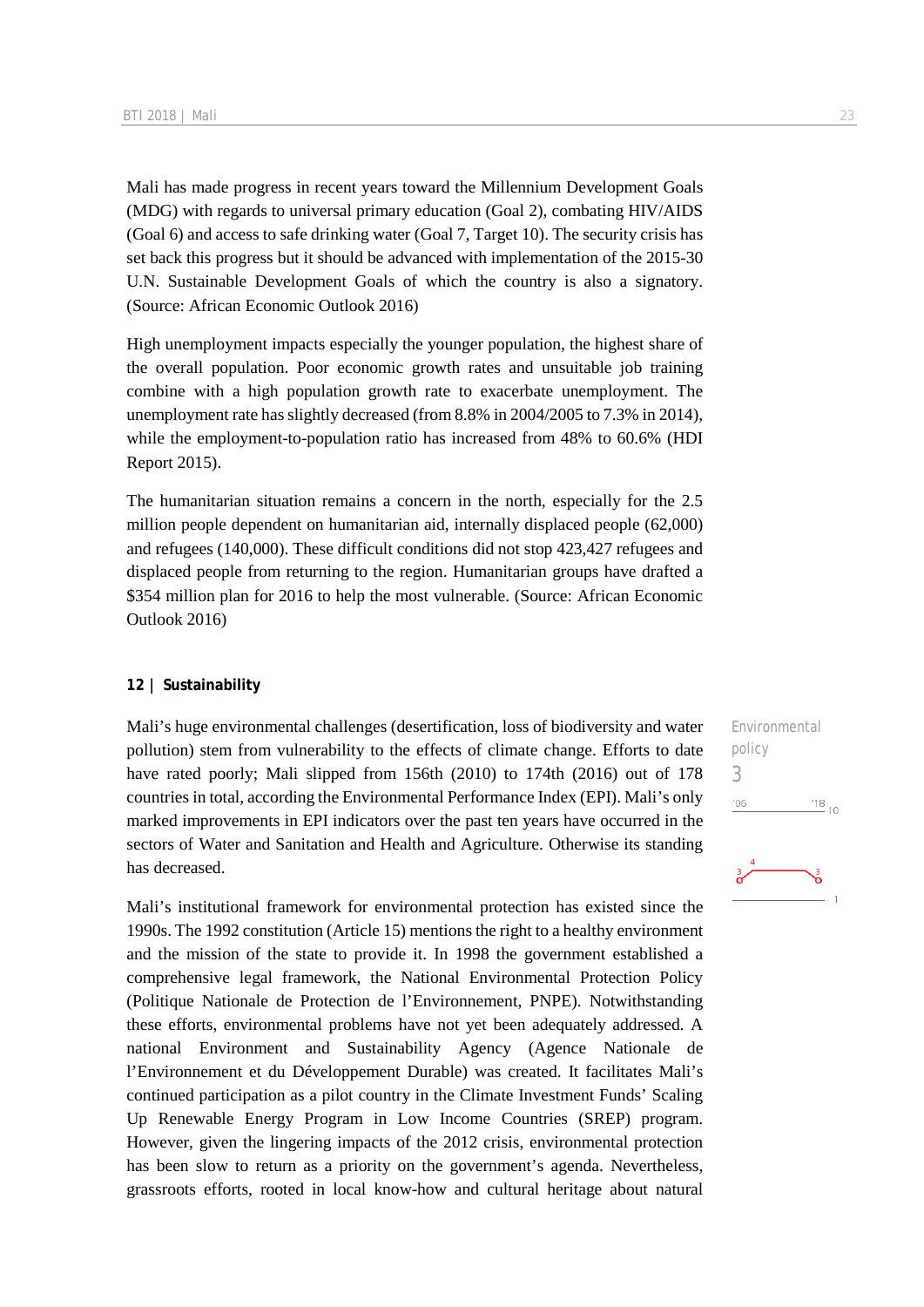resource management, are a basis from which communities interact with national and international partners, especially on water and forestry issues. They negotiate the optimal balance of formal and informal rules and practices that shape how natural resources are owned, used, and managed.

The recurring impact of low rainfall on agricultural production affects economic performance and food security. The impacts of climate change, desertification and drought are also relevant factors to be considered in regional and global policy contexts in which Mali has limited influence or no membership.

The lack of relevant training opportunities and employment is a major impediment to the rapid socioeconomic development of the country. Both domestic authorities and foreign donors consider education a high priority, but poor data collection and use plague the effective design and implementation of successful policies. Mali's literacy rate is 33.6% (but lower for women) and remains one of the lowest in the world. More than a third of young Malians (aged 15 to 24) are literate (39%). Of all children 77.2% are enrolled in elementary schools, and 43.5% attend secondary school. A very tiny portion (7%) manage to gain access to tertiary education. These figures show a slight improvement, but there are grave concerns over the quality of education. On average, there is one teacher for 41 pupils. This ratio may differ from urban to rural areas. According to the U.N. Education index, Mali ranks 176 out of 187 countries, with a score of 0.305. Government spending in the education sector was 4.8% of GDP in 2014 according to the World Bank's HDI. To date, educational policies have improved input indicators. The spreading and popularity of state-regulated Islamic schools (médersas, funded partially by Arab states) contributed greatly to this change. Furthermore, the narrowing gender gap in primary enrollment is a notable success, with 88.4% as many girls as boys enrolled (World Development Indicators 2014). However, ensuring that students regularly attend school and take examinations remains a major challenge. Teachers and professors go regularly on strike for better work conditions. The investment in research and development is only 0.7% of GDP and among the lowest in the evaluated countries.

A lack of trained professionals exacerbates the situation: only 2% of the Malian population has a university degree. Thus, even improved inputs produce only moderate results, and output indicators remain extremely low. The absence of significant spending on research and development in Mali (1% of GDP in 2010, with a 30% decline in researchers per population 2006 to 2010) underlines important questions – beyond access, inputs and quality – about the relevance of educational outputs to the Malian and regional labor markets and economies.

Education policy / R&D 3 $06'$  $\frac{18}{10}$  10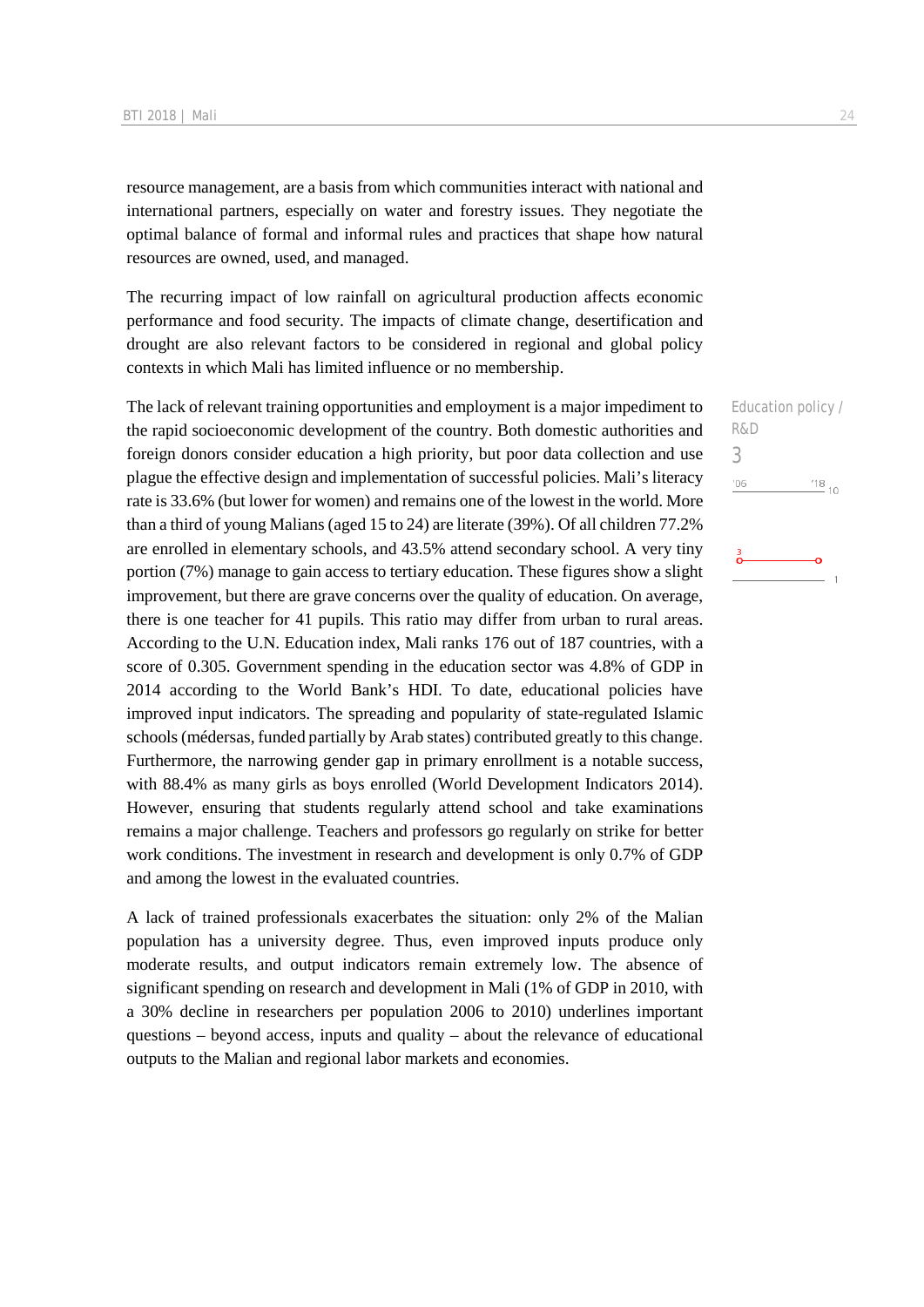## Governance

### I. Level of Difficulty

Mali is ranked as one of the 10 poorest countries in the world  $(179th)$  out of  $187 –$ HDI UNDP 2015). Several constraints hinder the effective governance of transformation in Mali. Mali is a landlocked country without direct access to overseas markets. Almost two-thirds of Mali belongs to the Sahel, which is subject to significant climate threats (especially the threat of insufficient rainfall during the growing season). Mali's economy is highly dependent on the agricultural sector. Thus, it is vulnerable to droughts and inundations that regularly affect the northern and eastern regions of the country, impacting a large portion of the national income. In recent years, moderately good harvests made Mali rely more on food and oil imports. The post-transition period shows the lingering effects of the 2012 crisis, particularly in the form of general insecurity from multidimensional fighting (July 2014 to the present) in the Kidal, Gao and Mopti Regions.

Mali also faces a striking rural-urban socioeconomic gap. It tends to segregate the more prosperous urban areas from the poorer rural regions, where the majority of the population lives. Socioeconomic development is constrained by extreme poverty – 50.4% of the population lives on less than \$1.25 per day and 78.1% lives on less than \$2 per day (2015 World Bank) – as well as by a comparatively small educated labor force and formal sector. Despite considerable funding, education remains poorly managed and notable progress is elusive.

International factors also impact Mali's economic and political governance. One of the most aid-dependent states in sub-Saharan Africa, Mali is negatively affected by rent-seeking and patron-clientelism logics. While the population struggle to hold its government accountable, powerful donors do so readily. International donors impose conditions or limit the scope of decisions made by the Malian state. Sometimes, they restrict the options available to the state or even overrule the decisions it makes.

Mali's capacity for economic transformation is further limited by its very low degree of integration into the global economy. Indeed, international investors and companies dominate key sectors (gold extraction and telecommunications), and the huge profits they generate bypass the public financial systems. They contribute little to domestic development. Privatization of the state-owned cotton company has stalled under the current government. The large-scale sale of land prompted some resistance (and some international concern).

Structural constraints 8 $^{18}_{-10}$  $^{\prime}06$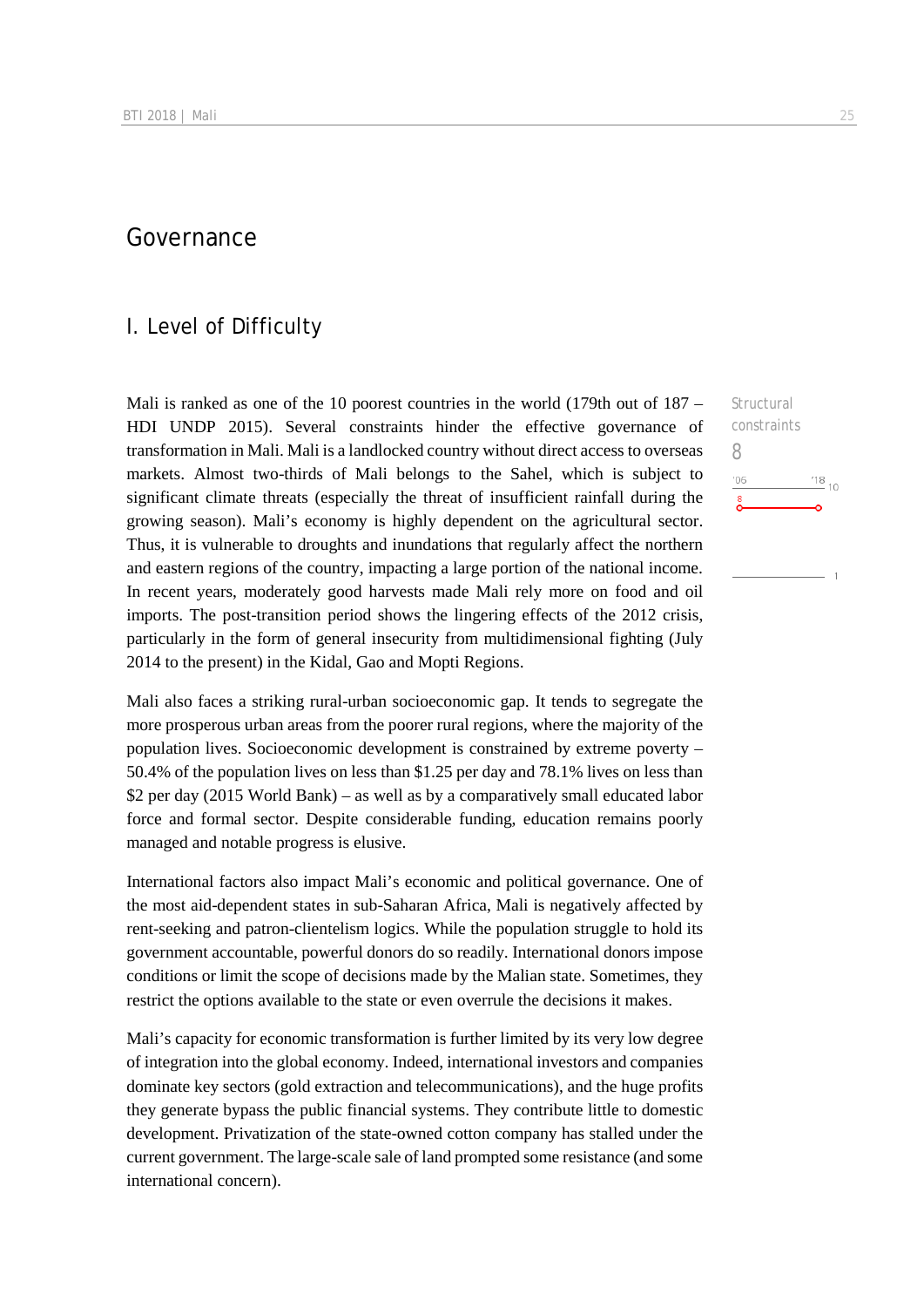Mali's vibrant civil society organizations (CSOs) have helped strengthen pluralism since the democratic transition in the early 1990s. No longer controlled by the regime, organizations (e.g., of peasants, educators or women) that opposed the one-party system struggle to hold the elected regimes accountable. In the past twenty years, a kind of "NGO business" has flourished; it is incentivized by substantial funding from donor NGOs, agencies and countries. In 2008, 8,542 associations were registered, and 1,125 non-governmental organizations (NGOs) were registered in December 2009. However, many exist only on paper. It is estimated that 59% of all registered NGOs do not receive enough funding to function. Different CSOs engage in politics to varying degrees and in different ways. Specific interest groups such as women, students, or peasants are represented by large and medium-sized organizations. They engage in advocacy when it comes to certain issues like reconciliation, human rights violations, privatization or land grabbing. Service delivery NGOs run more on business principles and are usually apolitical. They are involved in the social sector (e.g., education and health). Since the recent armed conflict, new organizations have emerged. For example, COREN continues to stand as a vocal defender of the interests of the communities in northern Mali among other groups who also participate in the peace talks. Numerous small CSOs provide welfare services or help set up "small enterprises" in order to generate income outside family networks. These activities are important survival strategies, especially in the rural areas (and in the north of Mali) that are poorly integrated into the national economy. Malian civil society is dense (thousands of CSOs and NGOs), but many organizations have limited internal management and coordination capabilities. Religious organizations have flourished in the post-transition environment. Democracy has facilitated vibrant public debates about religion, and the prevalence of a multitude of religious associations among civil society organizations.

Mali is characterized by tolerance and a political culture of dialog. The intensity of the recent conflict is an exception to the rule. Hospitality ("jatigiya" in Bamanankan) is proudly emphasized in public discourse. The "joking cousins" (cousinage) relationships maintain strong ties between Mali's many ethnic groups and reinforce a political culture of consensus-building. Notwithstanding this deeply rooted culture of tolerance, dialog and social mediation, communal conflicts persist over access to resources (e.g., farmland, water, pasture, sites for artisanal gold mining). The education sector still suffers from a chronic structural crisis. The insecurity issues in the northern regions are not addressed fully. Social divides persist in the context of democratic pluralism, even though state institutions function again. This reflects the inability of the state to effectively maintain peace and order – by force as well as through consensus-building – and to significantly reduce crime-related violence outside the most populated areas and regions.

Indeed, the current multidimensional conflicts began in 2012 and led to a full-scale war in 2013. The problems associate with the fighting in 2014 persist to this day (2017). Partially, the threat comes from outside the country. Mali faces a severe



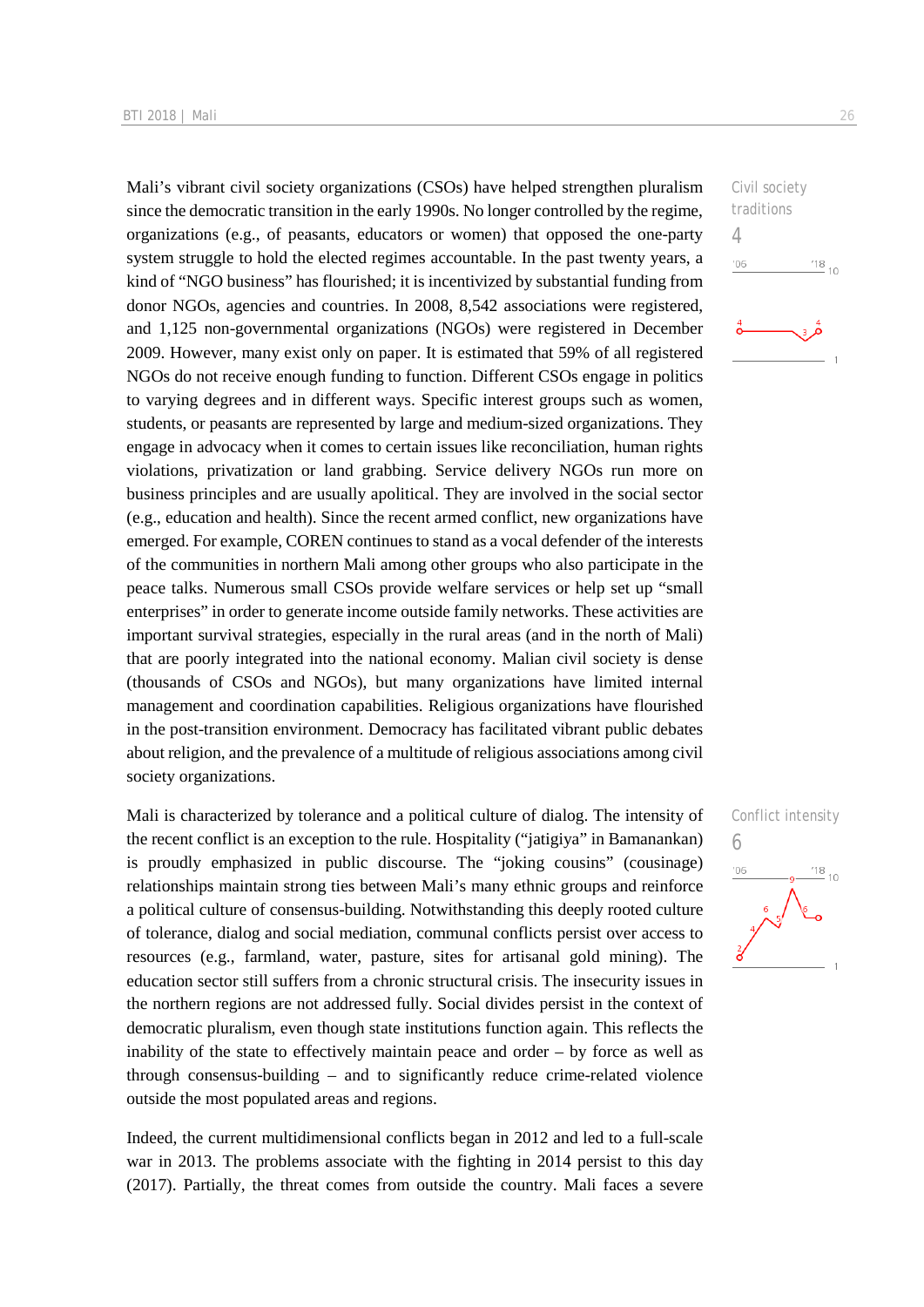terrorist threat, and bloody attacks have occurred in almost all the regions of the country. Long-standing tensions between the more populous non-pastoralist ethnic groups and the Moor and Tuareg pastoralist groups in the north have fueled instability

over the decades. In 2016, tensions between non-pastoralist (i.e., Bamanan) and nomadic groups (i.e., Peulh) led to violent conflicts and murders in the Mopti region. Some Peulh communities allied themselves with terrorist groups in order to benefit from their protection and stop the incursions of bandits who stole their livestock. Under normal circumstances, the Malian state would provide such protections. Tuareg rebels of the National Movement for the Liberation of Azawad (MNLA) and the pro-governmental GATIA Tuareg militia claim Kidal as their ancestral land. While the MNLA controls the town itself, GATIA occupies the surrounding areas. This situation results from a long-standing tribal conflict between the Tuareg clans of the Ifoghas and the Imghad, and it complicates the deployment of Mali's security forces in the region. Only the French Barkhane forces are currently fighting against terrorist groups in this part of Mali. Today, Ifoghas are represented by the MNLA and by Iyad Ag Ghali, the leader of the terrorist group Ansar Dine. However, the implementation of the peace agreement has yet to fully address the issue of terrorist attacks and local conflicts in the central region of the country. In December 2016, a group of Bellah, or so-called Black Tuareg who are enslaved by so-called White Tuareg protested against the fact that they were not appropriately included in the peace process. The Malian conflict is extremely complicated and multidimensional, and without international support and mediation, the Malian state has throughout 2016 shown little interest and capacities to pro-actively advance peace with the various stakeholders included in the process. In addition, foreign charitable organizations, among them Arab-speaking NGOs and Islamic preaching movements, have proliferated. In the absence of a functioning state, Middle Eastern NGOs have provided social and security services, thereby spreading their version of Islam across the northern regions of Mali. This spread of new ideologies that for the most part challenge the tradition of religious tolerance and Islamic syncretism that has been cherished by southern populations – added another layer of tension and misunderstanding to north-south relations in Mali.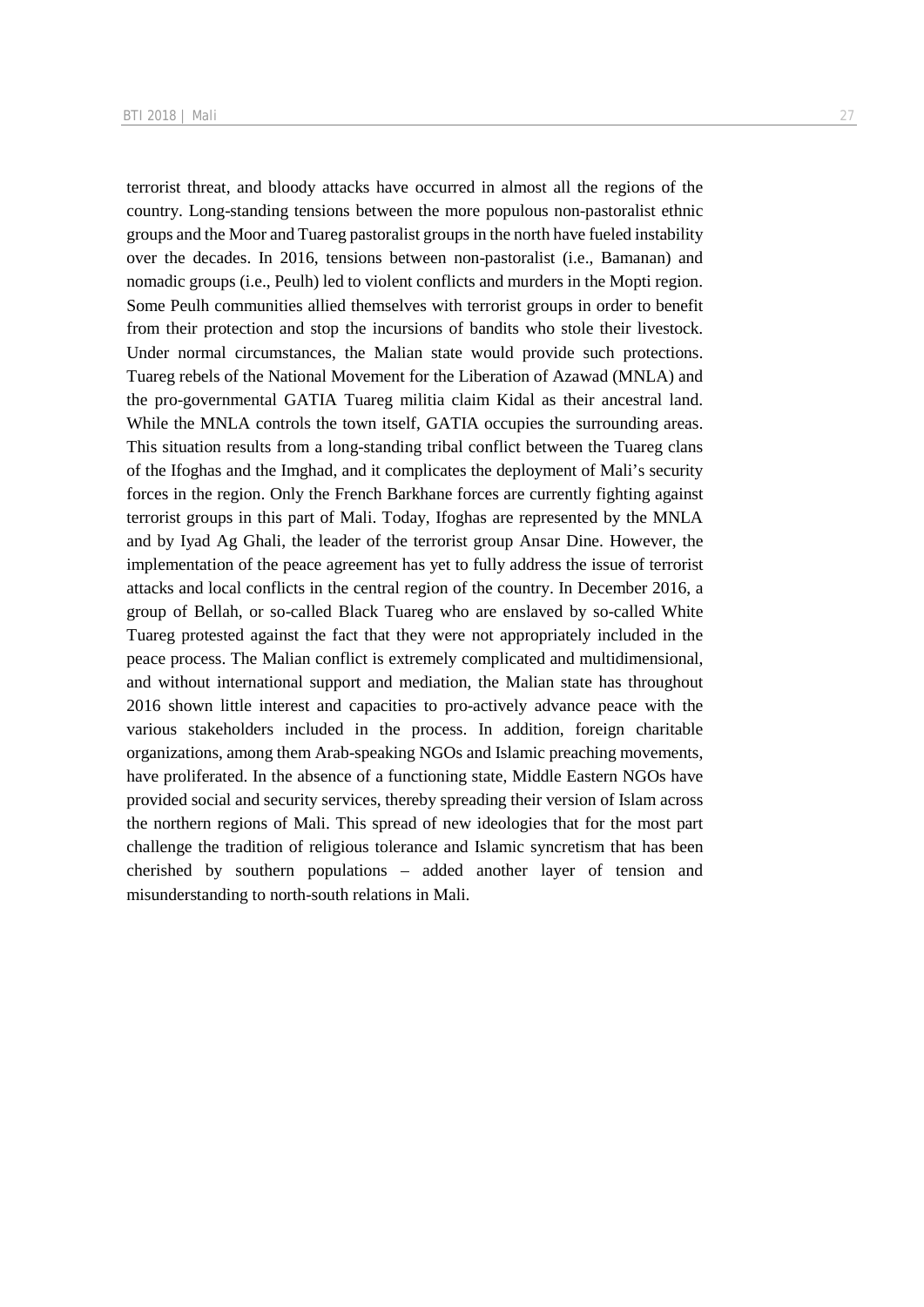#### II. Governance Performance

#### **14 | Steering Capability**

Mali thus returns to striving for democracy and a market economy. It does this while being more deeply dependent than ever on external support, which brings negotiations with external actors into every sphere of government priority-setting and implementation. The 2012 multidemensional crisis (security, political and institutional) deeply impacted the economic and social institutions of Mali. Today, the country is implementing its newly approved Strategic Framework for Economic Growth and Sustainable Development (CREDD 2016-2018) as a means to rebuild its economic foundations, especially in the agricultural sector. The CREDD is the reference policy for the implementation, monitoring and evaluation of development policies and strategies at national and local levels. The main objective of the CREDD is to promote sustainable development, accelerate poverty reduction, reduce inequality, increase resilience and consolidate peace across the country. The guidance and discipline of donors remains a contentious point, regularly reported in the national press, and likely to be further politicized by opposition politicians and some civil society actors. Nevertheless, Mali's government has not met the conditionalities required by external aid, which finances its budget. Faced with new challenges, the budget has been increasingly reduced since 2015.

After the transitional government's poor performance, the current government is now set to move forward on and implement major policy priorities, in cooperation with international actors. With the perceived need for leaders who fosters consensus and collaboration to address the country's peace and security priorities, President Ibrahim Boubacar Keita and Prime Minister Modibo Keita are well-equipped to fulfill this role. However, while the embedded culture of political consensus and unity may strengthen determination and coherence among different departments and ministries, Mali's governmental capacity to implement policy measures, its dependence on aid and external policy discipline are compounded with internal clientelistic practices, even when not undermined by outright corruption. With ministerial shuffles in 2015 and 2016, and the third prime minister January 2015, it is hard to see how the Malian government will effectively maintain and achieve strategic priorities.

The fight against corruption in itself is an example of the failure to implement policies. As mentioned before, IBK called for a year of "a war against corruption," but that very year, many scandals in which government officials were involved came to the fore. Given the need for support from corrupt individuals, there is limited potential to curb corruption.

#### **Question** Score



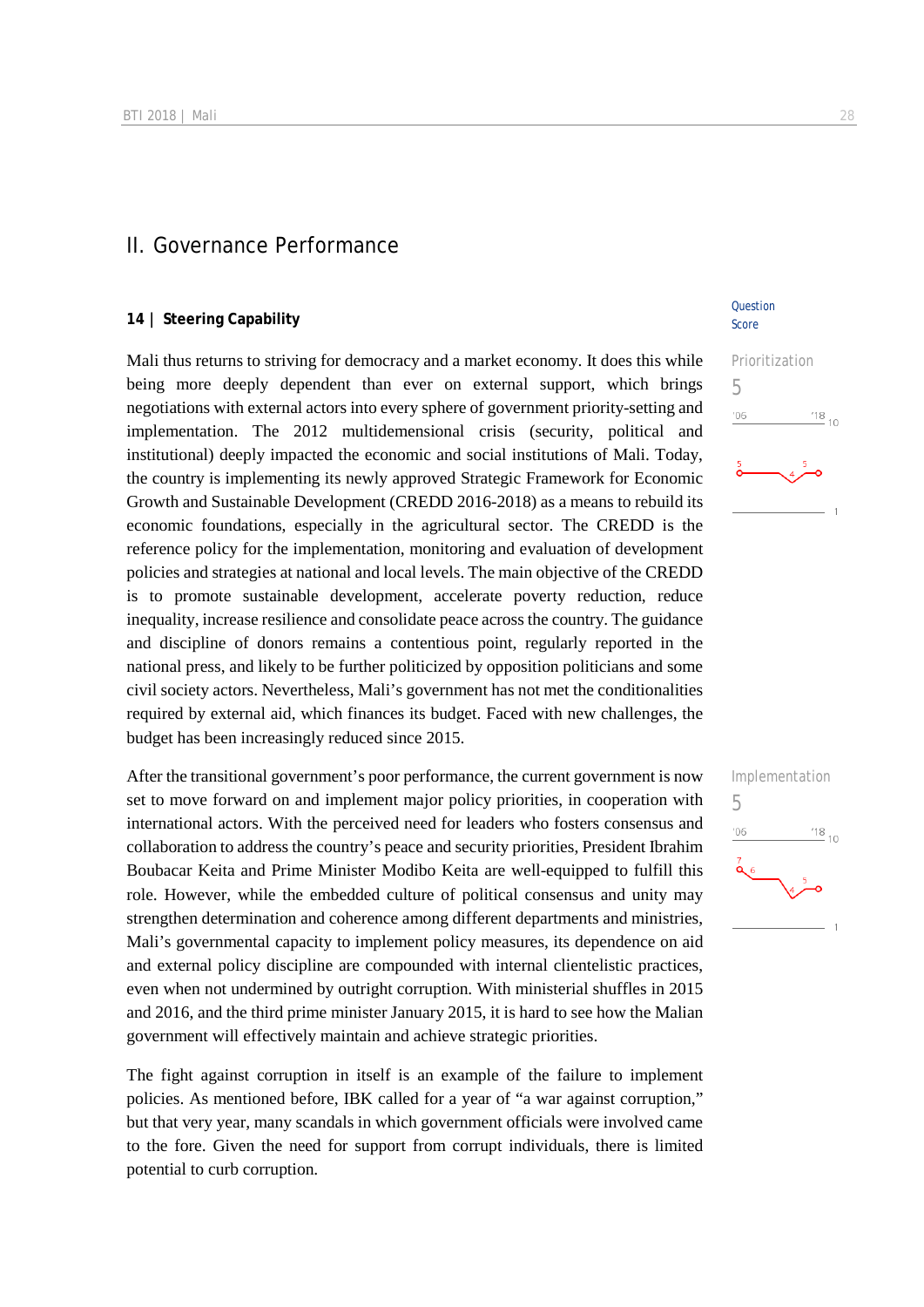The northern region, particularly Kidal, had not returned to normalcy as hoped, and the peace process is blocked by continuing fighting and insecurity in the northern regions and in Mopti.

Lacunae in the organization of rushed elections in 2013 and 2016 show that the government learned little from evaluations by the administration, civil society groups and international donors throughout Mali's democratic period. For example, producing a complete and transparent voter registration system and the NINA electoral card remained a major challenge for the local elections in 2016. The underlying issues in the north show other missed learning opportunities. While civilmilitary reintegration programs remain convincing and appealing to donors, they ignore lessons from the disarmament and integration programs of the 1990s, particularly the risks associated with sidelining anti-nationalist self-defense militias. Beyond re-stabilizing social order and fostering sustainable socioeconomic development (so as to dissuade border populations from turning to criminal activities), learning has been slow with regard to working with non-separatist populations (who see the state as either disinterested in or opposed to their concerns).

Significant media freedom and largely functioning markets, particularly in informal sectors, as well as the urban culture of demonstrations combine to provide feedback for the government. These allow the government to assess the impact and popularity of its policies, and change its approach (or not). The debates regarding the privatization of Malian cotton company CMDT are an ongoing example of this, and further highlight Mali's adaptation to external pressure from donors, learning from previous negotiation processes and exhibiting growing self-confidence. However, elite rent-seeking from external funds and international investments in primary sector mega-projects disincentivizes tackling the root problems of corruption. Moreover, the political leadership appears unwilling to abandon a deeply internalized high dependence on foreign aid in favor of greater self-reliance. The scope of France's operation Barkhane in the Sahel as well as the deepening need for an ongoing MINUSMA presence signal the government's dependence on external support to reform military policy.

#### **15 | Resource Efficiency**

Mali's resource efficiency remains disappointing. The national bureaucracy has been enlarged (34 ministries in January 2017 compared to 30 in 2015) with five cabinets, the current government has not turned away from politically motivated dismissals and appointments nor from politically influenced recruiting procedures. The ongoing struggles with and work toward effective decentralization continues to be an issue, which is both highlighted and made more difficult by the ongoing violence related to the peace agreement's rebel signatory CMA's claims. Government employees often remain absent from their offices. Clarity in government and the public about this

Efficient use of assets 4 $^{18}_{-10}$  $'06$ 

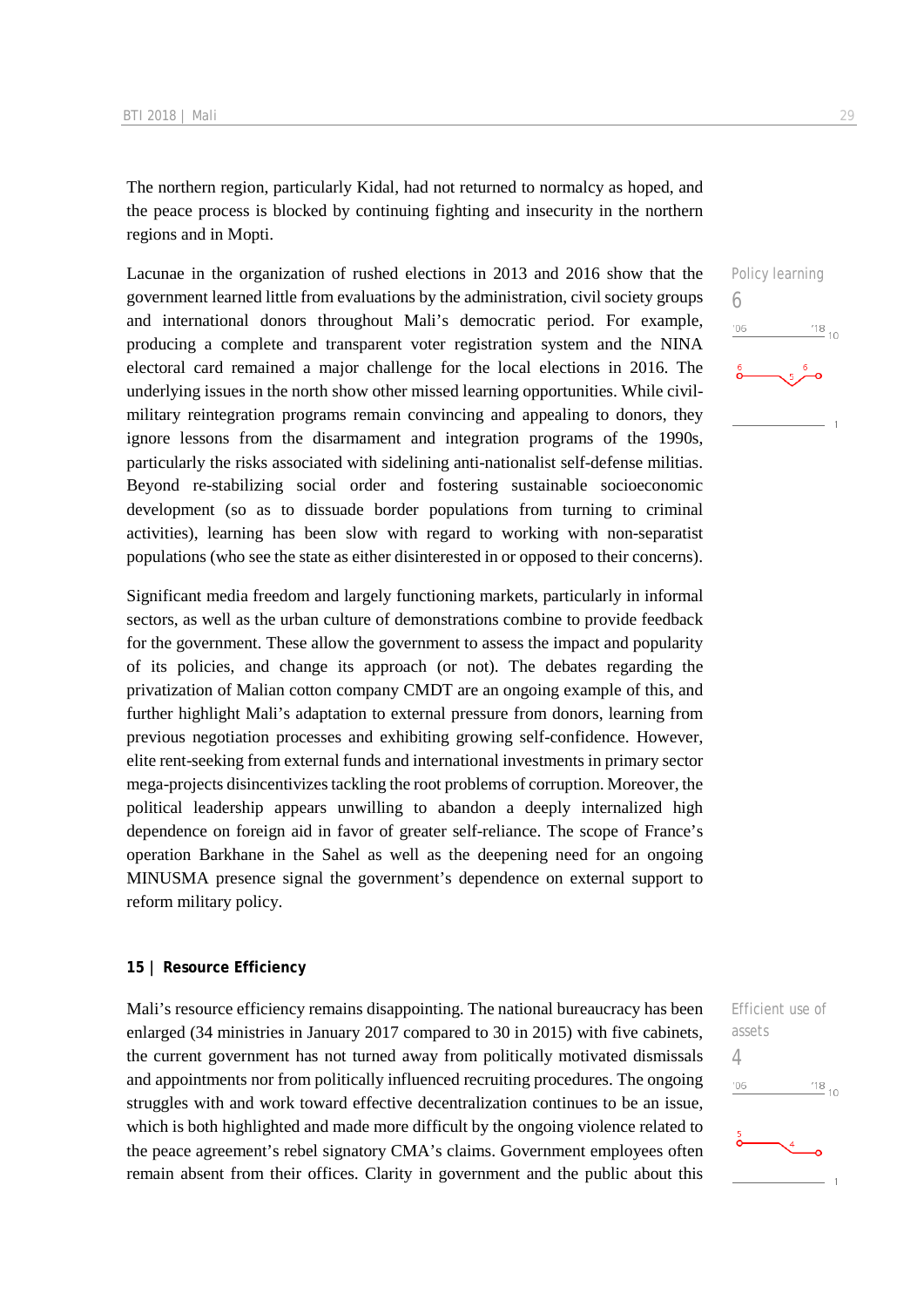problem (and others) is growing thanks to the Auditor General (AG)'s improving and more visible work. With foreign and internal efforts to improve transparency, the AG's annual reports have triggered substantial public debate and have forced spotlighted ministries and offices to explain themselves in public. However, irregularities thus exposed have not been officially punished.

Steps to improve Mali's institutional framework are returning to the agenda in 2015 and 2016. The AG continued their work, even though the auditing process experienced setbacks, as many government documents were destroyed after the coup. The establishment of a Court of Auditors through a constitutional amendment has been put on the agenda of the commission for constitutional reform and signals the Malian government's commitment to improve structures of financial oversight. Of particular note in post-crisis transformation is linking spending systems at the central and local levels, to improve budget documentation and provide up-to-date information on budget execution. Cultivating professionalism among auditors, however, remains a long-term process.

With the struggles of the current government to find solid footing, and the as yet unresolved fighting in northern communities, four persistent legacies of poor policy coordination continue to trouble Malian politics. Competition for resources to redistribute among client networks, redundancies and tensions among the many government agencies hampers coordination. The increasing importance of support programs from China also threatens policy coherence in light of China's general disinterest in working within the OECD and multilateral organizations' norms and practices for development cooperation. Given Mali's gradual return to "donor darling" status among established donor-partners and the increasing importance of emerging donor-partners such as China, effective policy coordination will remain a complex challenge in Mali's policy environment. Indeed, the ongoing security issues are expanding the scope of relevant multilateral actors in policy formulation and implementation (e.g., G5 Sahel, African Union, ECOWAS and the United Nations). More directly donor-financed NGO activities further undermine policy coherence. A burgeoning "NGO industry" has emerged to pursue and access international financing, with the high number of uncoordinated and independent NGOs still ineffectively managed by a 2007 comprehensive reporting system to regulate NGO financing. The importance of non-state actors – whether in "civil" society and aligned with broadly liberal values or not – contributes both to supporting Mali's capacity and hampers coherent approaches to deploying that capacity.

High levels of corruption among the Malian political elite and bureaucrats have long fueled popular dissatisfaction with the democratic regime. Thus, fighting corruption continues to be on the agenda of the new government, which struggles to distinguish its promises to fight corruption from the former government's rhetorically strong commitment to fight corruption that showed limited success. The office of the Auditor General continues to investigate cases, with improved financial and

Policy coordination 5  $^{18}_{-10}$  $'06$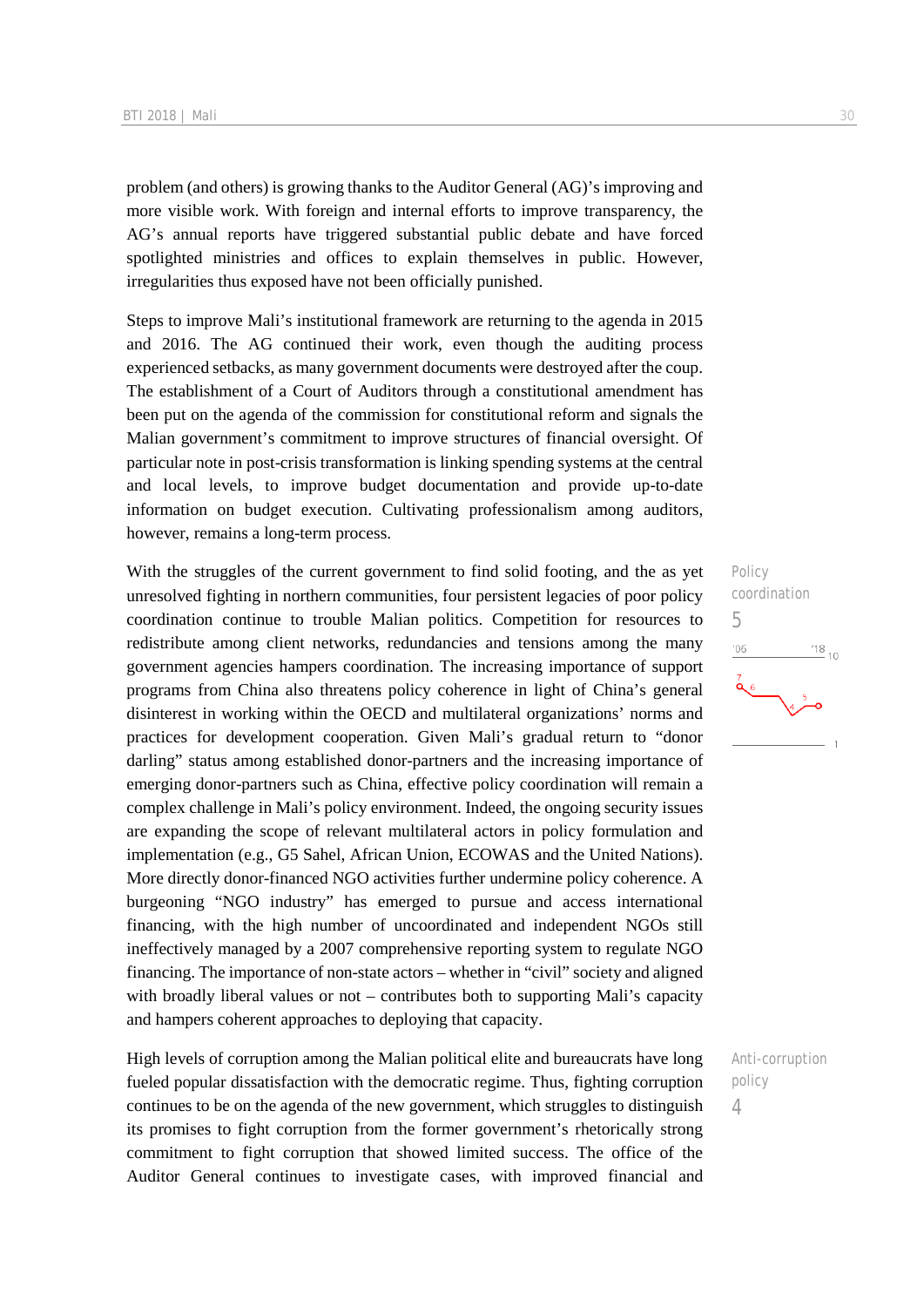organizational support; however, a lack of prosecutions by the Prosecutor General of cases provided by the Public Auditor is a regular complaint. People have also become increasingly impatient with corrupt practices, which have become an increasing risk in Malian society. For example, at the opening of the Sanogo legal process at the end of 2016, demonstrators shouted about the need for justice in light of the corruption the government committed in 2014 (purchase of airplane and army equipment). The government suffers massive financial losses, and is being "robbed, pure and simple," yet there is only little and sporadic evidence of a willingness to act in the fight against corruption, and to effectively apply existing legislation and prosecution mechanisms. With the World Bank's support, Mali will implement Government Action Plan (GAP) 2013-18 with a transparency code and law on illicit enrichment as well as a budget line to enshrine Mali's Extractive Industry Transparency Initiative (EITI) activities, of which Mali is a member. Concerns about institutional quality and capacity to serve and protect citizens rest on rampant corruption, clientelism and rentseeking behaviors at all levels of society. Regularly in public procurement, economic stakeholders are bribed in exchange for competitive public offers. These cases occasionally become public and pressure mounts for the guilty party to be punished. Money is siphoned off or redirected from donor funds and, without donors themselves tracking their funds vigilantly, such corruption is rarely punished.

#### **16 | Consensus-Building**

Less than coordinating coherent policies toward priorities, the government manages conflicting objectives into a livable "consensus," and indeed trades on this capability to defend its record and its future policy agenda. Rhetorically, the main political actors in Bamako agree on deepening democratic peace as a mid-term and long-term goal. Among the non-state groups that occupied northern Mali in 2012, however, only the National Movement for the Liberation of Azawad explicitly declared its adherence to a democratic agenda, while rejecting the form of Mali's democratically elected regime as one in which they did not recognize themselves or see their concerns addressed. The disagreements about parts of the implementation of the peace agreement and the role played by MINUSMA soldiers indicate the persistent divergences among Mali's major political actors on the means of implementing democratic governance and sustainable peace; this can leave spaces for deep-cutting critique and searching questions about liberal politics and economics as well as attacks on the very foundations of the state thus constituted.

A qualified consensus on market economy principles is informed by a preference less for liberal market ideals than for economic democracy, in which the basic economic needs of all citizens are satisfied. While this does not directly challenge liberal norms, it offers a qualified convergence between reform-minded political actors and elites embedded in the social democratic tendencies of Mali's political history. As the new government adjusts to the lingering insecurity and sets its sights on issues other than



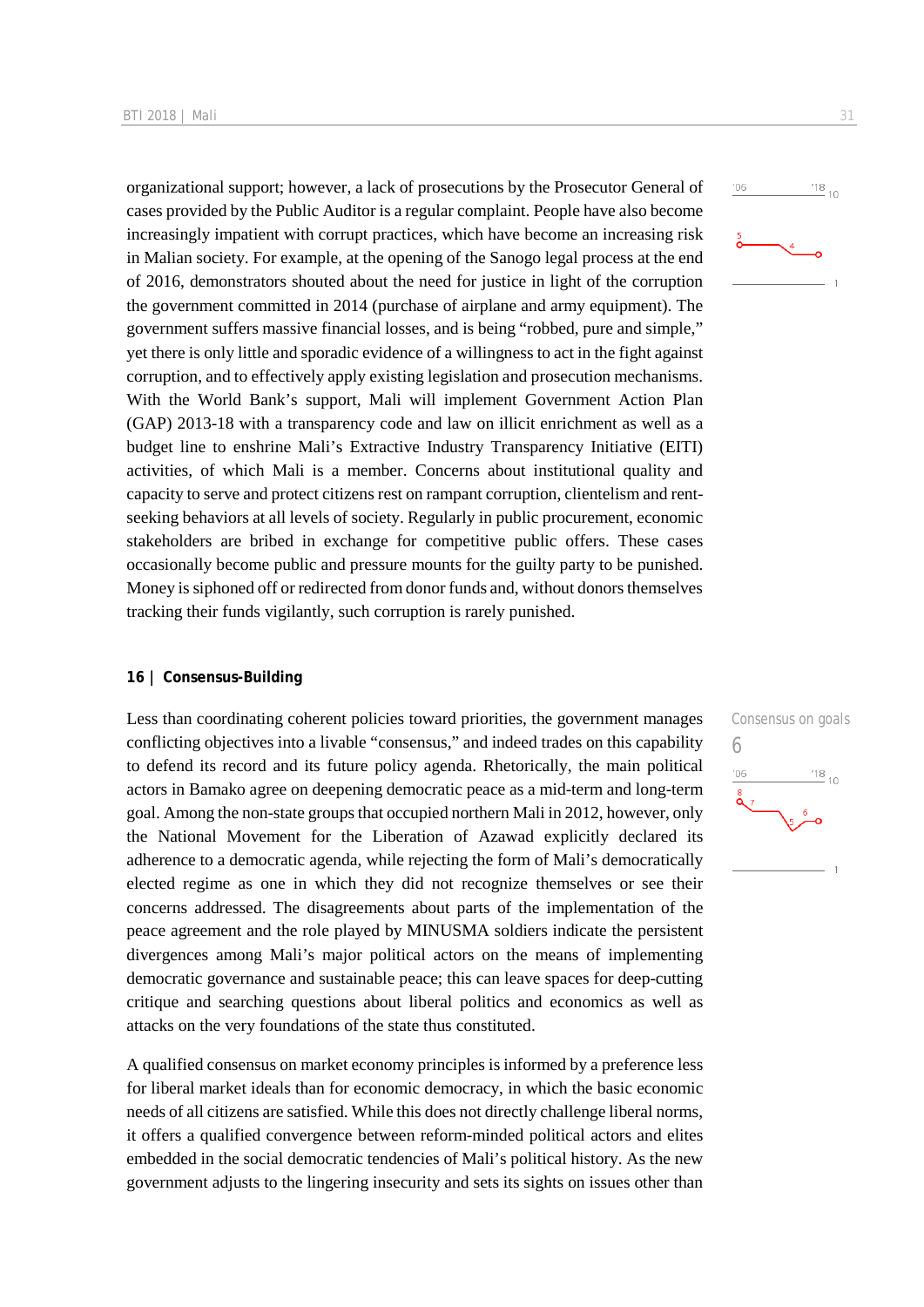peace negotiations, economic issues are gaining importance in political debates. Indeed, debate over economic principles among political actors, labor unions, and strong civil society associations have been characterized a vibrancy of public discourse and slowed certain liberalizing reforms. More vociferous opposition to liberalization unites trades unions with social movement elements that question and resist the privatization of major state-owned enterprises, which has indeed seen delays (e.g., the state cotton company). The deeply and widely held notion that the state has an important provider role is reflected in, for example, few Malians questioning the feasibility of the state planning key sectors of agricultural production, such as in the government's popular initiative to foster cereal production through subsidies.

While major political actors agree on the broad lines of a liberal democracy and market economy, minor yet still significant non-state groups are less well linked to state or donor funds, and are either less enthusiastic about the status quo forms of liberal democracy and market economy or are more radically alienated from notions of political and economic liberalism. In the Malian context, there is no automatic convergence or allegiance between different anti-reform actors and tendencies (e.g., anti-democratic non-state, anti-status quo civil society, anti-neoliberal civil society, anti-democratic actors, anti-family law, Islamic, faith-based welfare providers). Many groups draw supporters by saying that Mali's eroded democratic institutions house corrupt, self-serving elected representatives. As the excesses and abuses of the 2012 crisis either recede from memory or are relived in the ongoing insecurity (especially by vulnerable communities and social groups), the status quo experience of a corrupted democracy among many Malians risks increasing the appeal of notnecessarily-democratic means to restore the promise of the 1991 People's Revolution.

Anti-democratic actors can be found among the increasing number of Islamic activists. They, while committed to public deliberation and free media, still tend to oppose some principles of liberal democracy, such as equal rights for women. Thus, they accurately represent the majority view of Malian society, yet their fragmentation into small, weakly organized groups limits their power overall. In this context, the rise of fundamentalist opinions proposed by fundamentalist and Salafi groups imposing conservative interpretations of Islam upon the populus, is hardly contested. In this regard, the High Islamic Council president, a Wahhabi who tries to influence politics – and is connected to terrorist groups in Mali's northern regions – does not face much resistance from the government or opposition politicians.

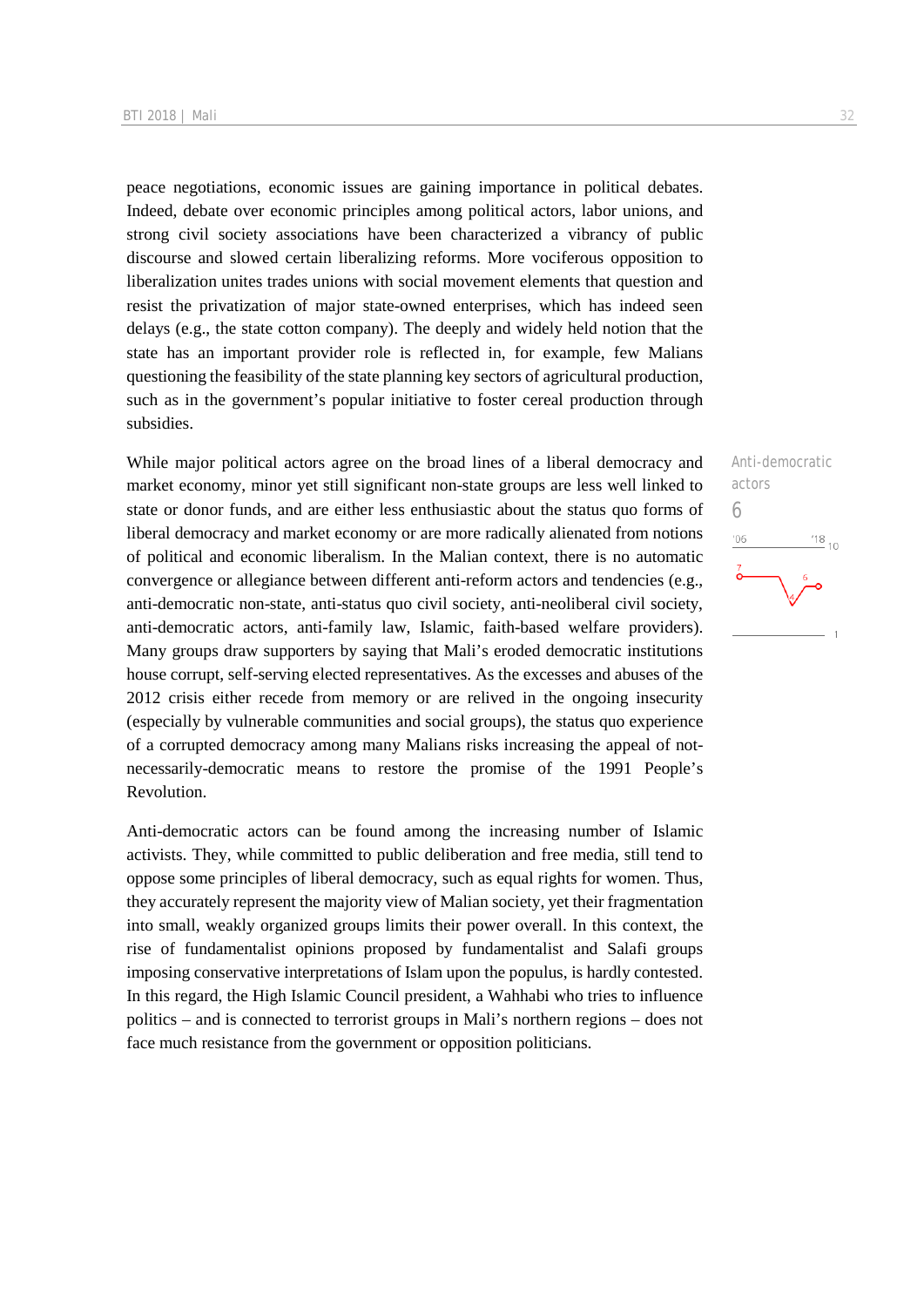The so-called joking cousins relationships (Bamanan: sènèkunya) depolarize structural conflicts at the civil society level. However, when political leaders seek to establish as broad a consensus as possible through elite-driven patron-client relations, this has often merely moderated cleavage-based conflict, and only in the short-tomedium term, leaving little progress toward deeper resolution and leaving such cleavages conflict-prone.

Indeed, existing cleavages have rather been aggravated and uncovered as legacies of the 2012 crisis. They include divides between marginalized northeast and central regions, tensions between the light-skinned Tuareg and Arab population and the black population of northern Mali, with modern-day slavery and human trafficking continuing issues. Also lacking sufficient progress is closing the socioeconomic gap between urban elites and the large poor rural population. Even though the transitionperiod arguments and conflicts have receded since the establishment of the current government, the nature and rebuilding of the Malian state nevertheless remains a charged issue. This exposes key social cleavages along class and regional lines, which are further complicated by ethnolinguistic identities. Over the last two years, a reduction in cleavages could hardly be observed; the country is socially and politically split as perhaps never before. The worsening security situation brings even more to light the cleavages between different ethnic groups in Mali's center. The government has so far, not proposed an approach for managing these problems. Instead of placing the problems on the table and gathering all factions of Malian society together in order to discuss probable solutions, Mali's government opts for the "smaller versions." For instance, there are polemics about the inclusiveness of the "comité d'entente" to be installed in 2017 to discuss national issues. During the peace process and reconciliation, civil society and political parties seek broad, inclusive participation of Malian society, whereas IBK intends to keep the circle of participants restricted, which, in times of peace- and nation-building should include the whole society. Otherwise the intended transformation risks failure.

Notwithstanding Mali's robust civil society space, which is richly structured with organizations, it is not consistently or effectively involved by the political leadership in decision-making, policy implementation or in the monitoring of government performance. Given the freedom and dynamism of the Malian press, one exception is the influence civil society actors have on agenda setting and deliberation and thus on the broadest lines of policy formulation. Indeed, Mali's dynamic CSOs and community-based activists continue to foreground the needs for military reform and discipline, and accountable governance, in light of the ongoing conflict and need for MINUSMA and France's Operation Barkhane. Nevertheless, issues thus discussed by citizens or even championed by civil society organizations are not necessarily taken onto the political agenda.

Cleavage / conflict management 4  $\frac{18}{10}$  10  $106$ 

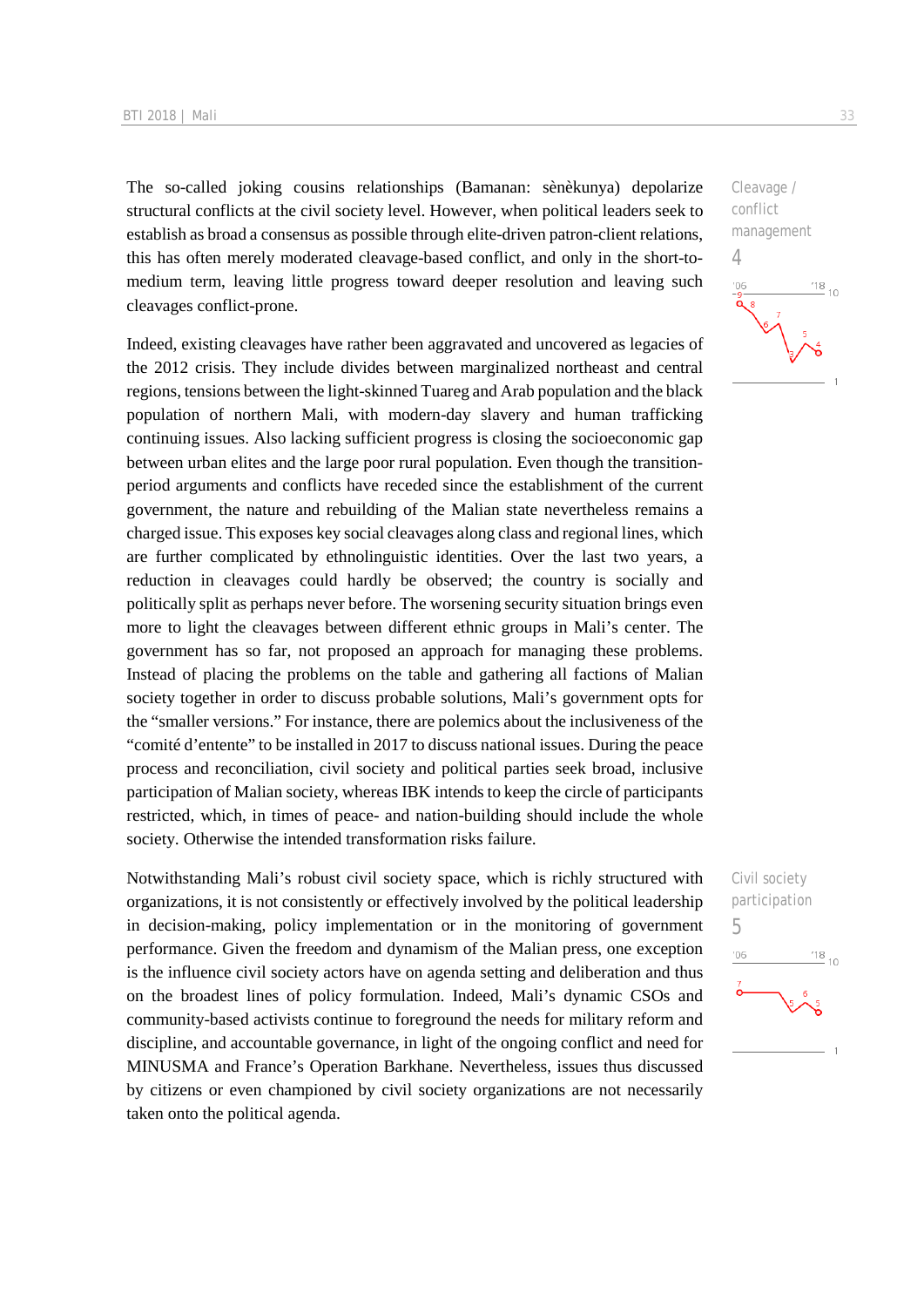The commitment and capacity of Mali's political leadership, with its regional and international donor-partners, for reconciliation is significant, as evidenced by the large majority of the Malian National Assembly that voted in March 2014 to establish the Truth, Justice and Reconciliation Commission (CJRC). The CJRC has a threeyear mandate to establish the truth about crimes committed in the north between 1960 and 2013 and to help building durable peace in Mali. Quasi-independent, while under the Ministry of Reconciliation, 15 commissioners were appointed at the beginning of 2015 and another ten in May 2015, due to tension created by the CMA. The CJRC finally embarked upon its mandate in January 2016 and is to complete its task in 2018. The commission elaborated its internal rules and procedures and developed a strategy. At the end of 2016, it opened regional offices and installed personnel. Hearings in the regions also started at that time. So far, because of the commission's lack of communication, victims have not felt compelled to tell the truth in front of the commissioners in charge. Indeed, the desire for peace and reconciliation is strong at the top of Mali's government. Daunting and complex, however, are the interconnected challenges of reconciling the victims and perpetrators of injustices arising from the rebellion, coup, insurgency, and ongoing fighting among state and non-state groups. Reconciliation between different groups at the regional and local level is a precondition for restoring social peace in Mali. But it is still too early to comment on the activities of the CJVR.

#### **17 | International Cooperation**

Among the most aid-dependent states in sub-Saharan Africa, Mali cooperates closely with bilateral and multilateral international donors from the OECD-world. Based on 2012 OECD and World Bank figures, Mali's level of aid dependency per capita has roughly doubled from \$36 per person in 2000 to \$68.2 in 2015. Such steadily increasing support relied on the widely shared assumption that Mali was a success story of democratization and a strong commitment to development: the "donor darling" narrative. If General Touré's later years in office had begun to tarnish that image, the 2012 coup ended a chapter in Mali's "model aid recipient" story. After the 2013 elections, the largest OECD donors (the United States, World Bank, European Union, Canada and France) reinstated their aid – among them \$722 million of the total OECD donor official development assistance (ODA) of \$1 billion. In November 2014, the World Bank approved a further \$63 million in grants and credits for the First Recovery and Governance Reform Support Operation, which supports the Mali Poverty Reduction Strategic Framework (CSRP-3) and the Government Action Plan (GAP) 2013-2018.

Expanding beyond the OECD, Mali has diversified its international cooperation. While Malian relations with China have progressively deepened throughout the last decade, the Arab Spring hindered further cooperation with North African regimes (such as Libya) on infrastructure and food security in the Niger delta. China's support



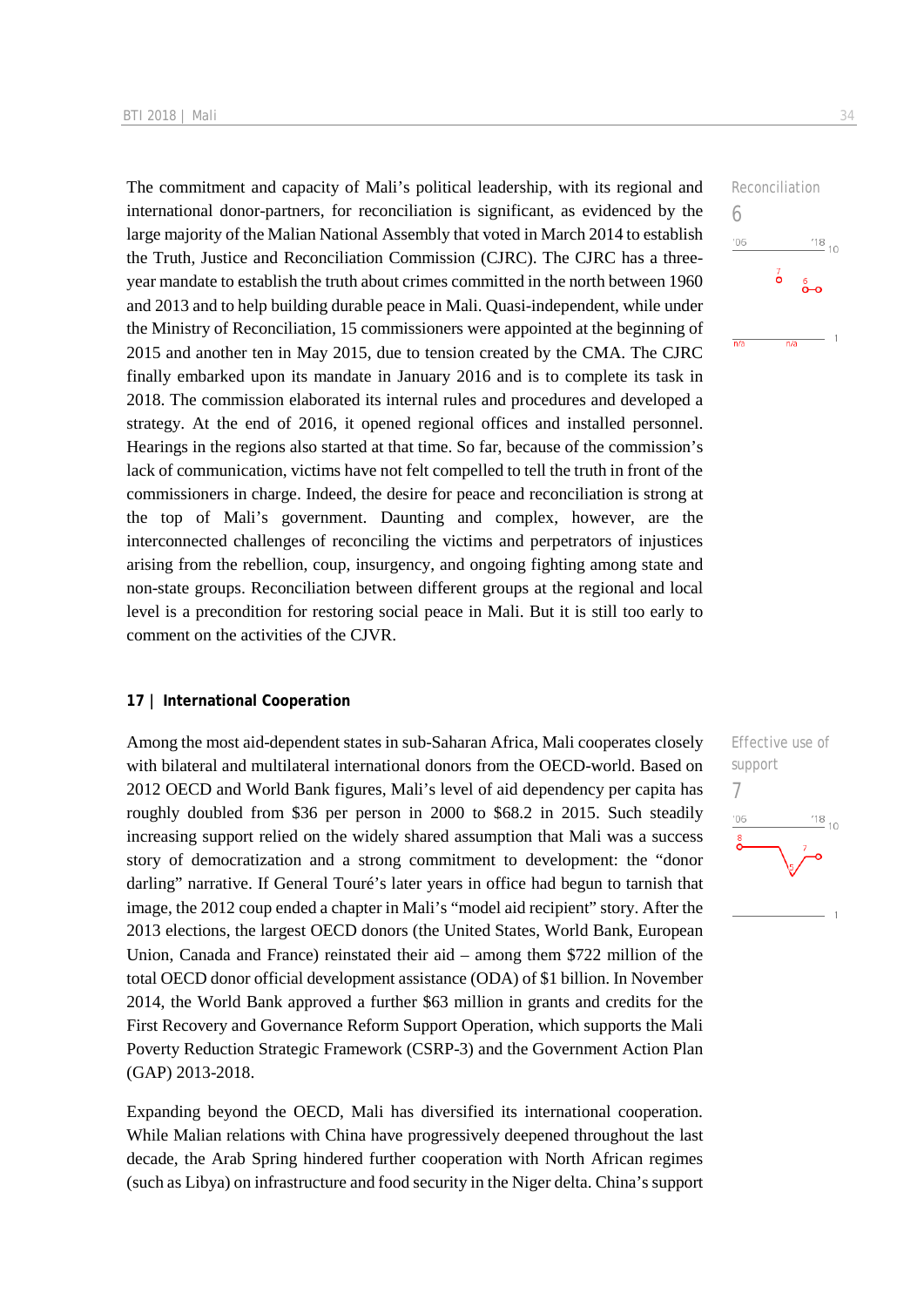is largely made up of unconditional concessionary loans and infrastructure aid. After 2012, the effectiveness of international support has been more widely questioned, with donors now alerted by the crisis and its aftermath. Although donor evaluations show improved outcomes in specific sectors (e.g., education and health), the effectiveness of support has overall been limited. Elites' pervasive rent-seeking as well as policy implementation inconsistencies have become clearer in retrospect. The past donor practice of ignoring Mali's governance problems, and rewarding elites with more financial assistance and aid has come under increasing scrutiny. Donors acknowledge that their own uncoordinated policies limited aid effectiveness. Aid's record in removing the enduring structural barriers to equitable socioeconomic development and democratic consolidation remains poor. Although policy dialog continues to harmonize donor activities and align them with Malian policies, lesscoordinated programs still work parallel to harmonized policies such as general and sectoral budget support. In all of this, the role of aid in the new government's mandate for a strong state risks reproducing excessive executive dominance and reinforcing rather than reducing the large and growing socioeconomic division between urban elites and the rest of Mali's largely rural population.

The good reputation Mali enjoyed as a reliable partner in international cooperation has been quickly rehabilitated since the 2013 elections. Thus, donors have responded with intensive cooperation and high levels of official development assistance. However, this reputation cannot return to the status quo seen pre-2012. Persistent suspicions, if not demonstrated cases of aid embezzlement, will not be as readily ignored by donors. Rebuilding donors' trust in Mali's capacity to reform toward a deepener democracy and market economy will take time, as President Ibrahim Boubacar Keita's government copes with persistent urgencies that distract from everything that is not about security and military cooperation. IBK has lost credibility with his insufficient political performance in fostering the peace process. With the advance of Mali's degraded security situation from its northern regions to the center and even into the south, international partners engaged in supporting Mali in the fight against terrorism have become more nervous vis-à-vis Mali's government. Mali's inactivity in fostering the peace agreement has not increased donors' trust in Mali's competencies and its will to reestablish peace and stability. Due to the persistent bloody attacks on MINUSMA blue helmets, the U.N. Security Council voted for a robust mandate in June 2016 in order to better protect its peacekeepers. Niger's President Issoufou, after attacks occurred in Mali's neighboring countries of Ivory Coast, Burkina Faso and Niger, urged Mali's president to intensify the fight against terrorism on Malian territory.

In the past, Mali also sent peacekeepers to join ECOWAS operations in Guinea, Liberia and Sierra Leone, which also contributed to the country's credibility at both a regional and international level.

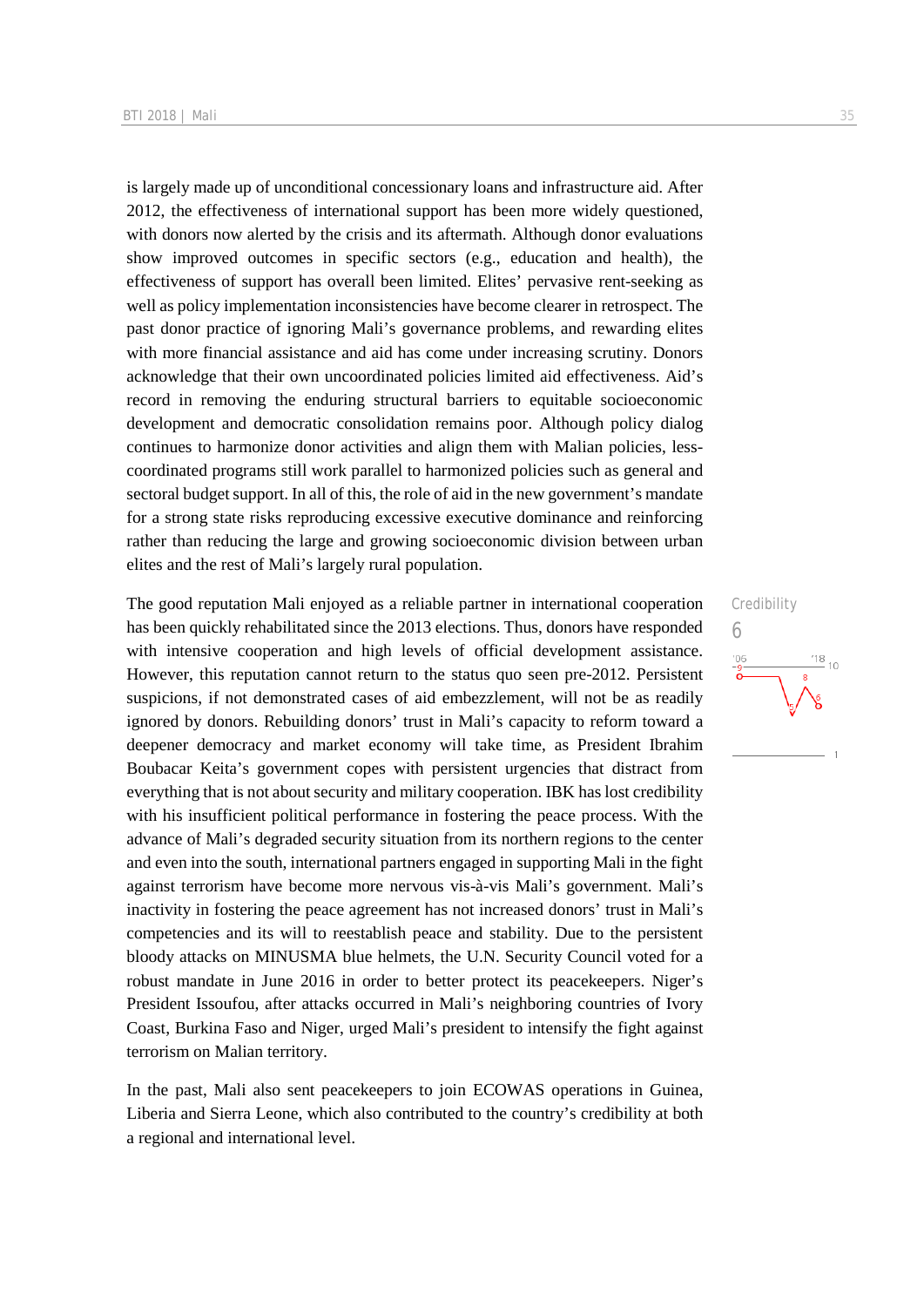Mali cooperates with regional and international organizations as well as neighboring countries. It aims to promote peace and security as well as economic and sustainable development and prosperity. Indeed, just as Mali's former governments participated actively in international and regional initiatives and promoted regional integration, IBK was quick to reiterate these same commitments when he thanked ECOWAS members for responding to Mali's needs. In receiving assistance from this regional body, Mali benefited from a return on previous investments. Malian soldiers had served among ECOWAS forces during the crises in Liberia, Sierra Leone and Guinea, for instance. Indeed, the temporary suspension and then reinstating of Mali's African Union and ECOWAS memberships, the cooperation in the G5 Sahel (a new regional cooperation, for the moment focused only on security issues despite its broader mandate), and Algeria hosting peace negotiations are all part of an effective regionalism of which Mali has been a strong proponent.

According to observers, such as the Economist Intelligence Unit, the struggle against AQIM and other Islamists will strengthen Mali's relations with the U.S. and neighboring Sahelian countries as part of the U.S. Trans-Sahara Counterterrorism Partnership. Bilateral relations with neighboring countries are generally not tense. The Islamist attack in January 2016 in Burkina Faso and the assault in Côte d'Ivoire in March 2016 have led to increased security cooperation.

It is key that Mali continue to deepen such cooperation, both regionally and internationally.

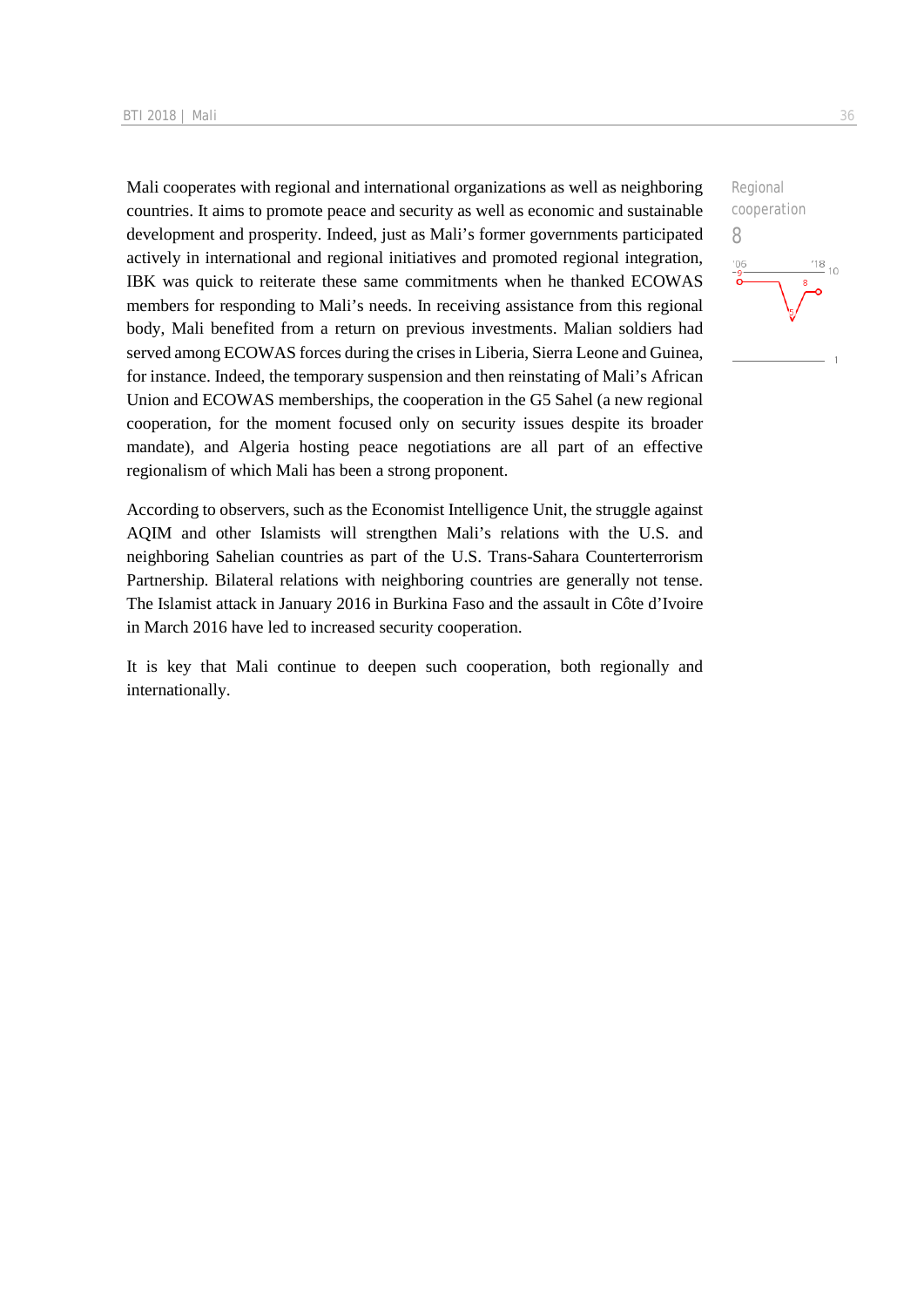## Strategic Outlook

Mali is yet to overcome the multidimensional crisis it endured in 2012. The country needs to address the root causes of the crisis and to consider the implications of the conflict. The current government must work hard at creating the necessary conditions for long-term security, democracy and productivity. It should combine short-, medium- and long-term measures (in both the military and civilian sectors) to address security problems, deepen democratic governance, accelerate equitable social and economic progress, and improve the impacts of international donor assistance.

With regard to security, the government needs to fight effectively against terrorism, organized crime and armed groups that undermine the state and democratic institutions in Mali. The government also needs to re-deploy its administrative branches and personnel all over the country in order to assert its authority, and to maintain security and peace. The question of Kidal must be fully addressed, so that peace and prosperity may take root in that region of Mali. Reforms of the security sector need to continue in order to adjust the functions of the military and security forces to adhere to democratic principles.

With regard to political and administrative governance, the government needs to improve prevailing conditions to foment greater accountability, transparency and efficiency on the part of the political and administrative authorities. In order to strengthen the democratic process, the political parties need to participate in the shaping of political decisions by leading vigorous, but constructive, debates. The rule of law needs be strengthened through adapting the judiciary to meet current needs and ensuring its independence. Anti-corruption policies should be carried out and measures must be taken so that the populations start trusting the system again, and tensions vis-àvis state authorities diminish. Moreover, it is important to make progress with regards to deepening the democratic process, given the context of continuing threats to national unity, the growing influence of Islamism in the political field, and the lack of opportunities for youth, women and other excluded groups.

With regard to peace and reconciliation, the government needs to be proactive and address urgently the current obstacles to the implementation of the peace agreement in a coherent manner. The peace and reconciliation process must be truly inclusive and take into account the viewpoints of political parties, civil society organizations and traditional and religious leaders. By the same token, the groups that have not signed the peace agreement yet should be taken into consideration in order to limit the risk of armed conflicts.

With regard to social welfare and economic growth, anti-corruption measures could help promote equity and sustainable socioeconomic development. It is necessary to diversify the economy, to simplify the tax system, and to provide a well-secured environment in order to attract greater number (foreign) investors. Besides, state authorities must think about ways to reduce the